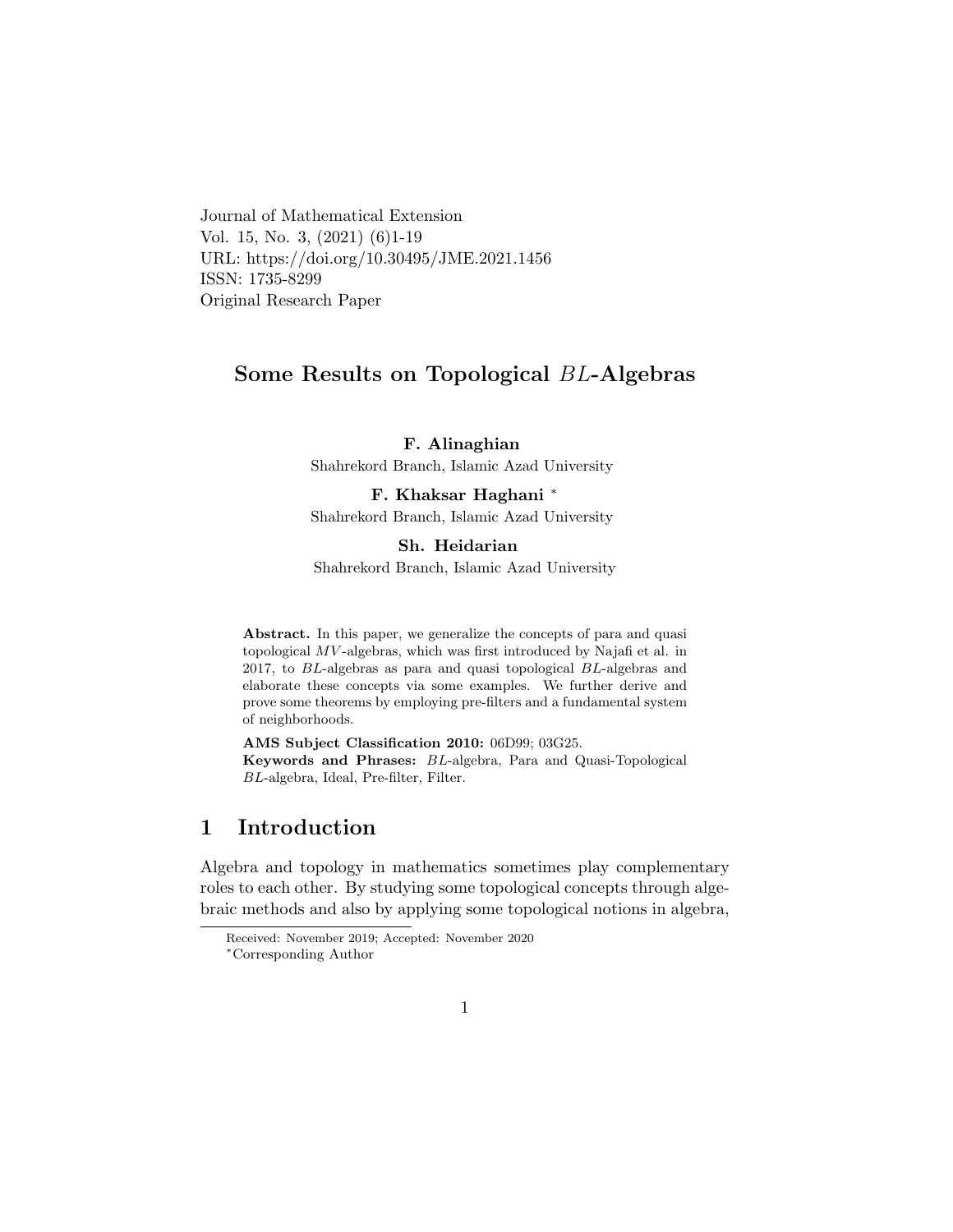#### 2 F. ALINAGHIAN, F. KHAKSAR HAGHANI AND SH. HEIDARIAN

the delicacy of these branches of mathematics becomes more evident. Therefore, the study of algebraic logics as algebraic structures, through topological concepts, has been considered by mathematical researchers.  $BL$ -algebras have been introduced by Hájek  $[7]$  in order to investigate many valued logic by algebraic way. He provided an algebraic counterpart of a propositional logic, called Basic Logic, which typifies a portion common to some of the most important many-valued logics, namely, Lukasiewicz logic, Gödel logic and Product logic. This Basic Logic (BL for short) is proposed as the most general many-valued logics with truth values in  $[0,1]$  and BL-algebras which are the corresponding to Lindenbaum-Tarski algebras. Also, Hájek presented an algebraic mean for the study of continuous t-norms (or triangular norms) on the unit real interval  $[0,1]$ . Apart from their logical interest,  $BL$ -algebras have important algebraic and topological properties and they have been intensively studied from an algebraic point of view.

In 1958, C. C. Chang defined  $MV$ -algebras [4] as the algebraic counterpart of  $\aleph_0$ -valued Lukasiewicz logic, which allowed him to give another completeness proof for this logic. In fact, MV -algebras are BL-algebras but, the converse is not true. Proved by Höhle  $[8]$ , a  $BL$ -algebra A becomes an  $MV$ -algebra if, we adjoin to the axioms the double negation law, i.e.,  $x = x^{-1}$ , for every  $x \in A$ . Thus, a BL-algebra is in some intuitive way, a non-double negation  $MV$ -algebra. Hence the theory of MV -algebras, becomes one of the guiding to the development of the theory of BL-algebras.

Several authors have claimed that in BL-algebras, the notions of ideals are less studied than filters, because in these algebras, there is no appropriate algebraic addition. Therefore, the study of topological BL-algebras has been done mostly through its filters.

Najafi and Kohestani [10], introduced the notions of the quasi and para topological MV -algebras. We generalize these concepts through ideals to BL-algebras. This paper is organized as follows:

In Section 2, we recall some basic concepts on BL-algebra, topological spaces and topological BL-algebras. In Section 3, we define the notions of para and quasi-topological BL-algebra and derive some theorems and relations between them.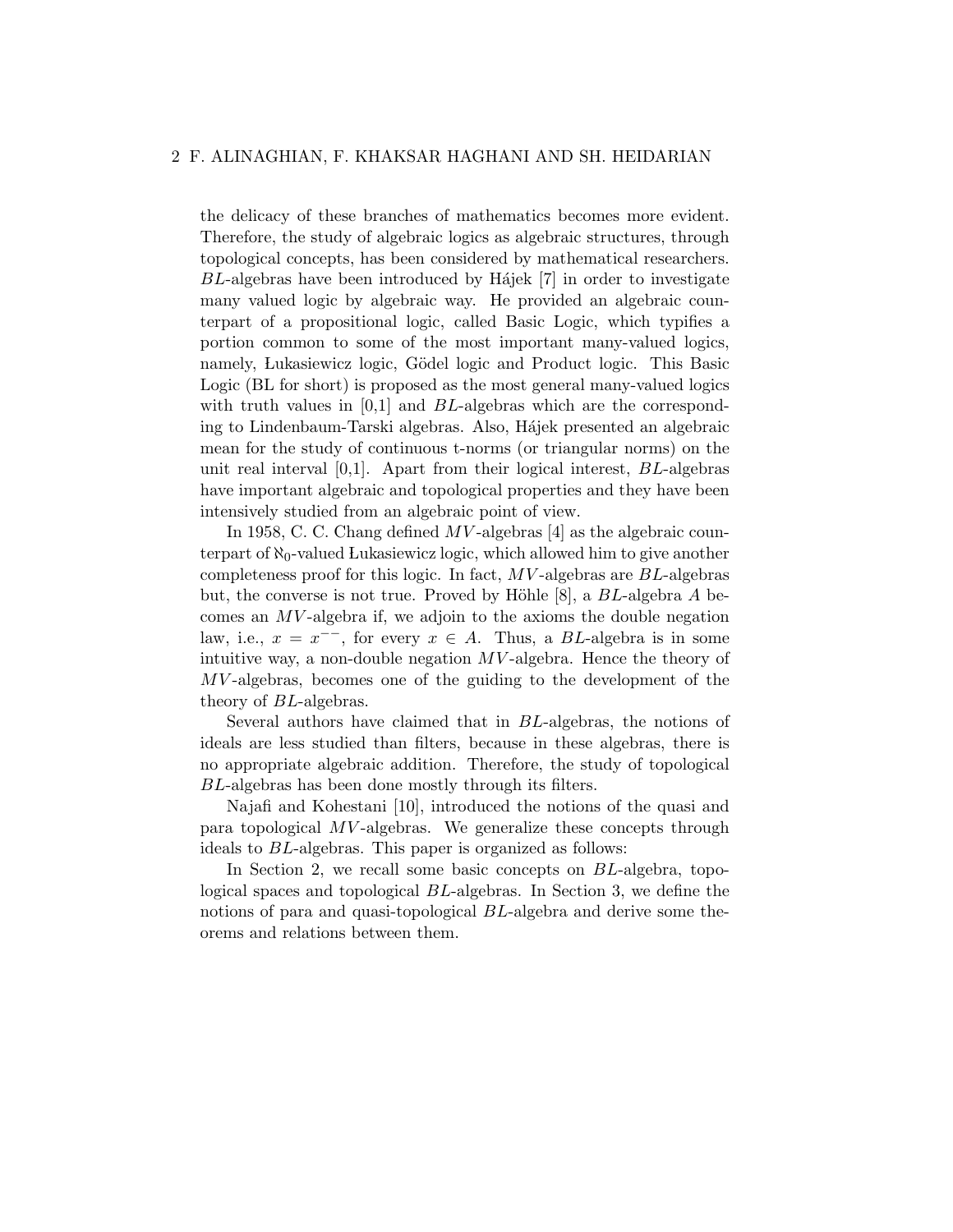### 2 Preliminaries

In this section, we recall and summarize some definitions and propositions about topology and BL-algebras, which will be used in the following.

**Definition 2.1.** [7] A  $BL$ -algebra is a nonempty set A with four binary operations  $\land$ ,  $\lor$ ,  $\odot$ ,  $\rightarrow$  and two constants 0, 1, such that:

BL<sub>1</sub>:  $(A, \wedge, \vee, 0, 1)$  is a bounded lattice;

 $BL_2$ :  $(A, \odot, 1)$  is a commutative monoid;

BL<sub>3</sub>:  $x \odot y \leq z$  iff  $x \leq y \rightarrow z$ ;

 $BL_4$ :  $x \wedge y = x \odot (x \rightarrow y)$ ;

BL<sub>5</sub>:  $(x \rightarrow y) \vee (y \rightarrow x) = 1$ .

The main examples of *BL*-algebras are from the unit interval [0, 1] endowed with the structure induced by continuous t-norms. Every BLalgebra has the negation operation defined by  $x^- = x \to 0$ .

A BL-algebra satisfying the double negation law is called an MV algebra, that is  $x^{--} = x$ . Therefore, if A is a BL-algebra, then the set  $MV(A) = \{x \in A \mid x^{--} = x\} = \{x^- \mid x \in A\}$  is an  $MV$ -algebra.

**Definition 2.2.** [3] A set A with a family  $P_A$  of its subsets is called a topological space, denoted by  $(A, \mathcal{P}_A)$ , if the following conditions hold: (i)  $A, \emptyset \in \mathcal{P}_A;$ 

(ii) The intersection of any finite number of the members of  $\mathcal{P}_A$  is in  $\mathcal{P}_A$ ; (iii) The arbitrary union of members of  $\mathcal{P}_A$  is in  $\mathcal{P}_A$ .

The members of  $P_A$  are called open sets of A, and the complement of an open set U, i.e.,  $A-U$  is a closed set. If B is a subset of A then the biggest open set contained in  $B$ , i.e.,  $B^{\circ}$  is called the interior of  $B$  [3].

**Definition 2.3.** [3] Let  $(A, \mathcal{P}_A)$  be a topological space. Then

(i) A subfamily  $\{U_i\}$  of  $\mathcal{P}_A$  is called a basis of  $\mathcal{P}_A$  if for each  $x \in U \in \mathcal{P}_A$ , there is an i in index set I such that  $x \in U_i \subseteq U$  and if  $x \in U_i \cap U_j$  for some i,  $j \in I$ , then there exists  $k \in I$ , with  $x \in U_k \subseteq U_i \cap U_j$ .

(ii) A sub-basis for  $(A, \mathcal{P}_A)$  is a sub-collection S of  $\mathcal{P}_A$  if any open set in  $P_A$  can be written as union of finite intersections of elements of S.

(iii) Let  $x \in A$ , then  $G \subseteq A$  is a neighborhood of x if  $x \in W \subseteq G$ , for some open set  $W$ .

(iv) Let  $t \in A$  and  $F = \{G \mid G \subseteq A, G$  is an open neighborhood of  $t\}.$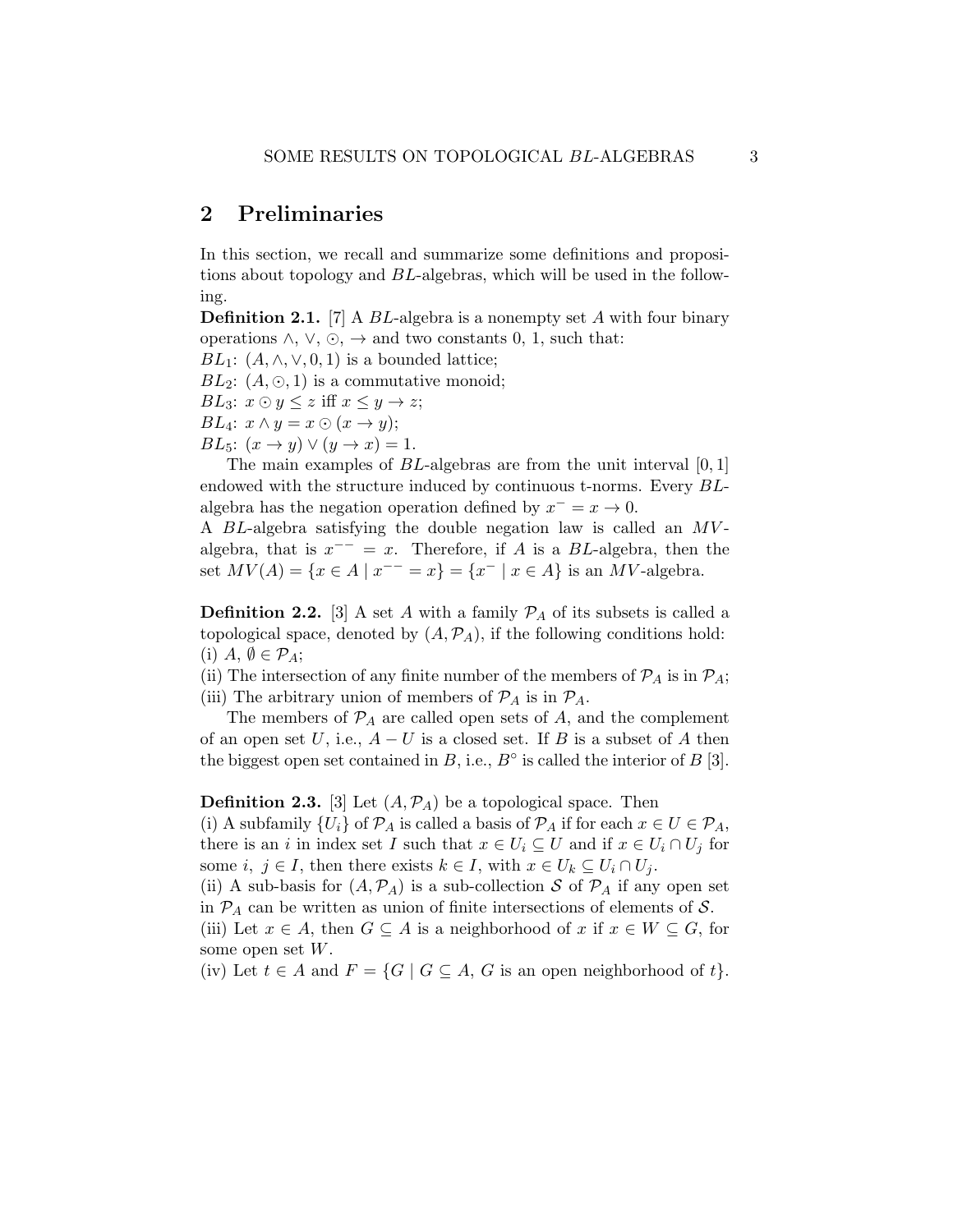Then a fundamental system of neighborhoods of t is a sub-collection  $E$ of F, if for every  $W \in F$ ,  $N \subseteq W$ , for some  $N \in E$ .

(v) A function q from a topological space  $(X, \mathcal{P}_X)$  to a topological space  $(Y, \mathcal{P}_Y)$  is continuous, if the inverse image of each open set in Y is an open set in X.

(vi) A topological space  $(X, \mathcal{P}_X)$  is compact if every open cover of X has a finite subcover.

(vii) A topological space  $(X, \mathcal{P}_X)$  is locally compact if for every  $x \in X$ x has a compact neighborhood, i.e.,  $x \in G \subseteq F$ , for some compact set F and some open set G.

We summarize the main properties of BL-algebras that will be needed throughout the paper.

**Proposition 2.4.** [7,11] Let A be any  $BL$ -algebra. Then the following properties hold for every  $x, y, z \in A$ :

(i)  $x \leq y$  iff  $x \to y = 1$ ; (ii)  $1 \to x = x, x \to x = 1, x \to 1 = 1;$ (iii)  $x \to (y \to z) = y \to (x \to z) = (x \odot y) \to z;$ (iv)  $x \odot y \leq x \land y$  and  $x \odot (x \rightarrow y) \leq y$ ; (v)  $x \leq y \to x, x \leq x^{-1}$  and  $x^{-1} = x^{-}$ ; (vi)  $0^- = 1$ ,  $1^- = 0$  and  $x \leq y$  implies  $x \odot z \leq y \odot z$ ; (vii)  $x \odot x^- = 0$  and  $x \odot y = 0$  iff  $x \leq y^-$ . (viii)  $(x \odot y)^{-} = (x \rightarrow y^{-}) = (y \rightarrow x^{-})$ ; (ix)  $(x \odot y)^{--} = x^{--} \odot y^{--}, (x \rightarrow y)^{--} = x^{--} \rightarrow y^{--};$ 

From [5,6] we recall the following operations which are defined for every x, y in  $BL$ -algebra A:

(i)  $x \oplus y = (x^- \odot y^-)^{-}$ ; (ii)  $x \ominus y = x \odot y^-$ ; (iii)  $(x \ominus y)^{-} = (x \odot y^{-})^{-} = x \rightarrow y^{-} = y^{-} \rightarrow x^{-}$ ; (iv)  $x \to y = (x \odot y^-)^- = (x \ominus y)^-$ , for every  $x \in A$  and  $y \in MV(A)$ .

**Definition 2.5.** [7] A subset F of a  $BL$ -algebra A is called a filter if it satisfies the following conditions: (i) for every  $x, y \in F$ ,  $x \odot y \in F$ ;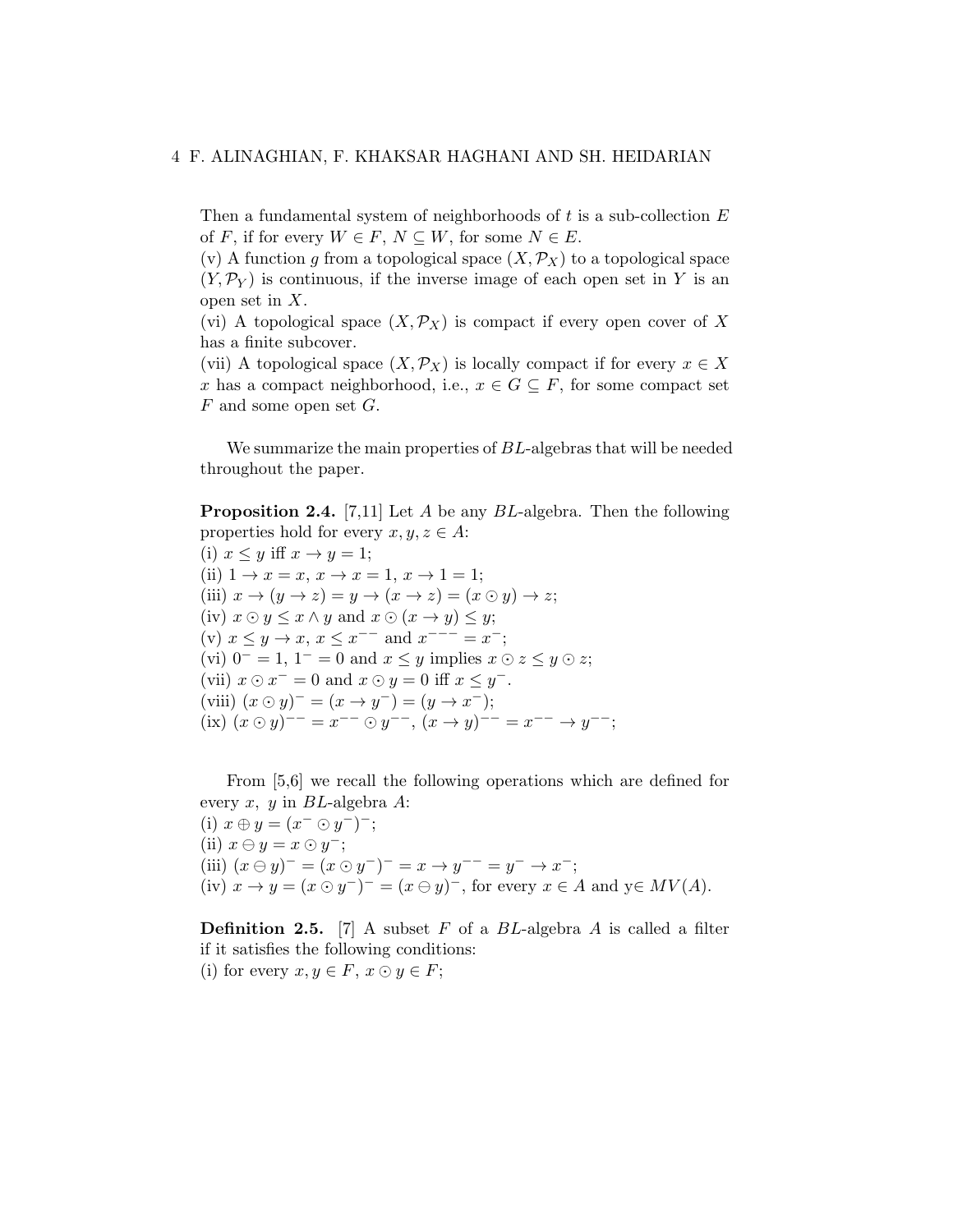(ii) for every  $x, y \in A$  if  $x \leq y$  and  $x \in F$  then  $y \in F$ .

E. Turunen [11] defined a deductive system of a BL-algebra A to be a nonempty subset D of A such that (i)  $1 \in D$  and (ii)  $x \in D$  and  $x \to y \in D$  imply  $y \in D$ . He proved that a subset F of a BL-algebra A is a deductive system of A if and only if  $F$  is a filter of A. From Proposition 2.4, it is clear that  $x \in F$  implies  $x^{--} \in F$ .

C. Lele et.al. [9] proved that the operation " $\oslash$ " on BL-algebra A by  $x \oslash y = x^- \rightarrow y$ , for every  $x, y \in A$  is associative and monotone, i.e., for every  $a, b, c, d \in A$ ,  $a \leq b$  and  $c \leq d$  imply  $a \oslash c \leq b \oslash d$ .

**Definition 2.6.** [9] Let  $(A, \wedge, \vee, \odot, \rightarrow, 0, 1)$  be a *BL*-algebra and *I* be a nonempty subset of  $A$ .  $I$  is called an ideal of  $A$  if it satisfies: (i) for every  $x, y \in I$ ,  $x \oslash y \in I$ ;

(ii) for every  $x, y \in A$ , if  $x \leq y$  and  $y \in I$  then  $x \in I$ .

It is easy to see that  $0 \in I$  for every ideal I, and for every  $x \in A$ ,  $x \in I$  if and only if  $x^{--} \in I$ . The intersection of any family of ideals of a BL-algebra A is again an ideal of A [7].

**Proposition 2.7** [9] A nonempty subset  $\{0\} \subseteq I$  of a BL-algebra A is an ideal if and only if for every  $s, t \in A$ , if  $s^- \odot t \in I$  and  $s \in I$  then  $t \in I$ .

**Definition 2.8.** [2,14] Let A be a BL-algebra with topology  $P$ . Then  $(A, \mathcal{P})$  is called a topological BL-algebra, if all binary operations of A and its lattice structure are continuous.

For example, if we consider the BL-algebra  $A = (I, \wedge, \vee, \odot, \rightarrow, 0, 1)$ (Product structure) with a topology  $P$ , on the real unit interval  $I =$ [0, 1], where for every  $x, y \in I$ ,  $x \odot y = x \land y = \min\{x, y\}$ ,  $x \lor y = \max\{x, y\}$ 

and

$$
x \to y = \begin{cases} 1 & x \le y \\ \frac{y}{x} & o.w \end{cases}
$$

Then  $(A, \{\wedge, \vee\}, \mathcal{P})$  with the basis  $S = \{[x, y) \cap I : x, y \in \mathbb{R}\}\$ is a topological BL-algebra [2,9].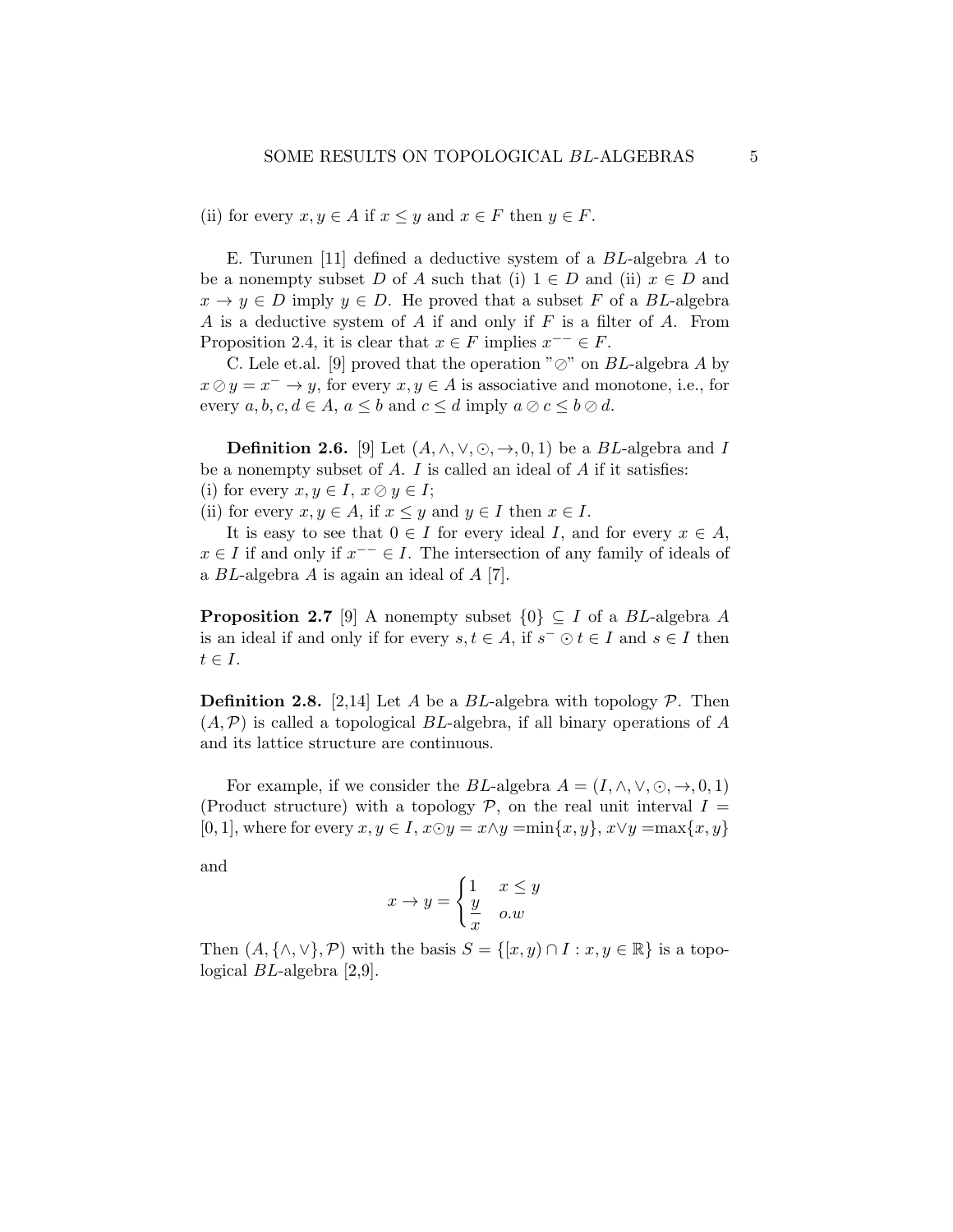If A is a BL-algebra we denote for every  $x, y \in A$  and  $U, V \subseteq A$ :  $U \oplus V = \{u \oplus v | u \in U, v \in V\}, U \oplus V = \{u \oplus v | u \in U, v \in V\},\$  $x \oplus V = \{x \oplus v | v \in V\}, U \oplus y = \{u \oplus y | u \in U\}, x \ominus V = \{x \ominus v | v \in V\},\$  $U \ominus y = \{u \ominus y | u \in U\}, U \odot V = \{u \odot v | u \in U, v \in V\}, x \odot V =$  $\{x \odot v | v \in V\}, U \odot y = \{u \odot y | u \in U\}$  and  $U^- = \{u^- | u \in U\}.$ 

**Definition 2.9.** [1] Let A be a BL-algebra. Then, the operation  $\odot$ is semi-continuous, if for each open set U with  $x \odot y \in U$ , there exist two open sets V, W such that  $x \in V$ ,  $y \in W$ ,  $V \odot y \subseteq U$  and  $x \odot W \subseteq U$ .

In a similar way semi-continuity is defined for any binary operation on a BL-algebra.

## 3 On (para, quasi) topological BL-algebras

In this section, we define the para and quasi-topological BL-algebras and derive some results.

**Definition 3.1.** Let A be a BL-algebra with a topology  $P$ , then (i)  $(A, \mathcal{P})$  is called a para-topological BL-algebra if the operation "  $\oplus$  " is continuous, or equivalently, if for any  $x, y \in A$  and any open neighborhood W of  $x \oplus y$ , there exist two open neighborhoods U and V of x and y, respectively, such that  $U \oplus V \subseteq W$ .

(ii)  $(A, \mathcal{P})$  is called a quasi-topological BL-algebra if the operation " $\odot$ " be semi-continuous and " − " is continuous.

**Example 3.2.** We consider the BL-algebra  $A = (I, \wedge, \vee, \odot, \rightarrow, 0, 1)$ (Gödel structure) on the real unit interval  $I = [0, 1]$ , where for every  $x, y \in I$ ,  $x \odot y = x \land y = \min\{x, y\}$ ,  $x \lor y = \max\{x, y\}$  and

$$
x \to y = \begin{cases} 1 & x \le y \\ y & o.w \end{cases}
$$

Let P be a topology on A induced by the base  $\mathcal{B} = \{[x, y] \cap I : x, y \in \mathbb{R}\}.$ 

Then  $(A, \mathcal{P})$  is a quasi-topological BL-algebra, since the operation " $\odot$ "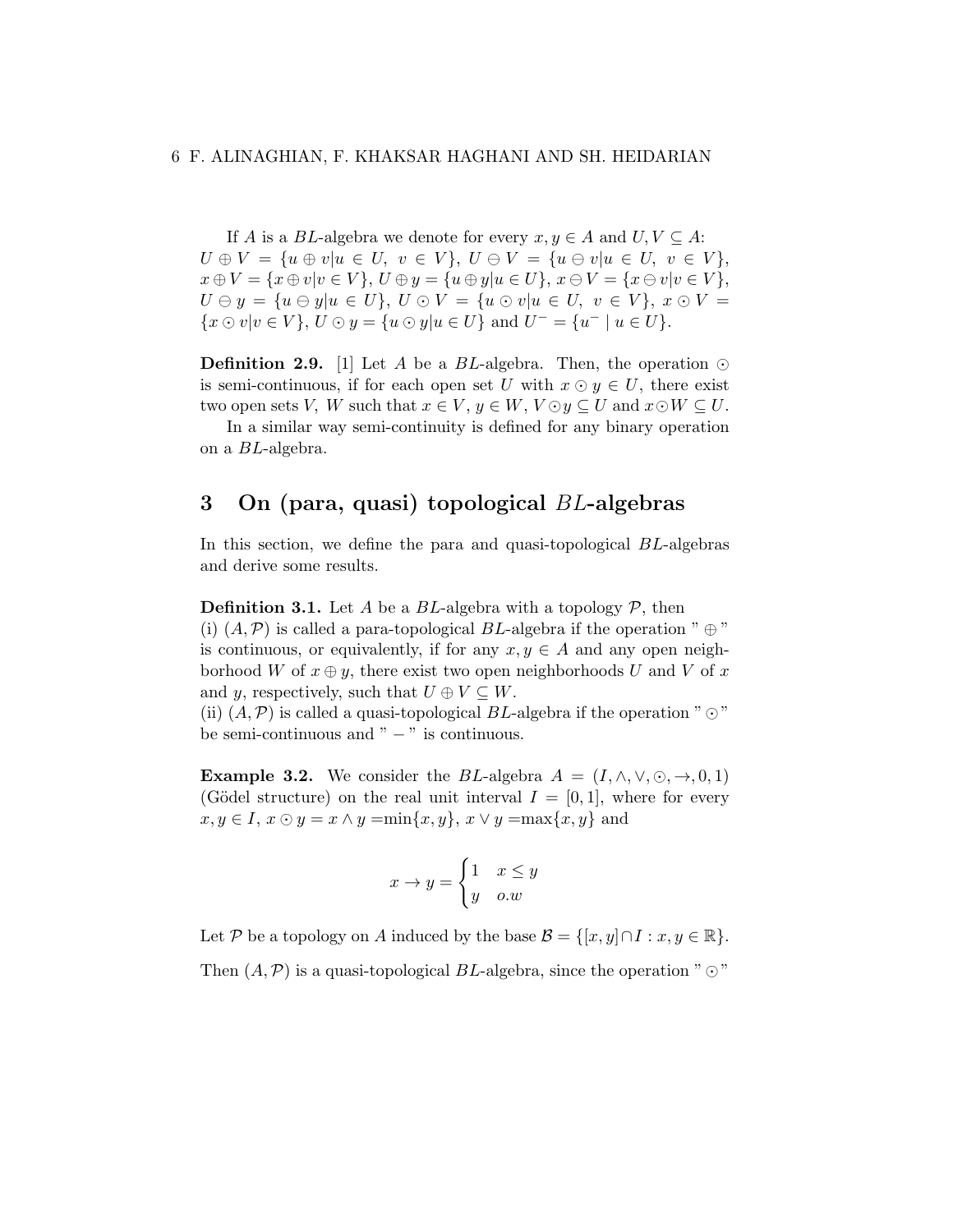is semi-continuous and the operation " $-$ " is continuous [2,11].

**Example 3.3.** Consider the BL-algebra  $S_3 = \{0, \frac{1}{3}\}$  $\frac{1}{3}, \frac{2}{3}$  $\frac{2}{3}$ , 1} with the following operations and topology  $\mathcal{P} = \{\emptyset, \{0\}, \{0, \frac{1}{3}\}\$  $\frac{1}{3}$ ,  $S_3$ . Then  $S_3$  with the topology  $P$  is a para-topological BL-algebra.

Table 1: Product operation

|                             |   | $\frac{1}{3}$                             | $\frac{2}{3}$                             |                             |
|-----------------------------|---|-------------------------------------------|-------------------------------------------|-----------------------------|
|                             |   |                                           |                                           | 0                           |
|                             | 0 |                                           |                                           |                             |
| $\frac{1}{3}$ $\frac{2}{3}$ | 0 | $\frac{1}{3}$ $\frac{1}{3}$ $\frac{1}{3}$ | $\frac{1}{3}$ $\frac{2}{3}$ $\frac{2}{3}$ | $\frac{1}{3}$ $\frac{2}{3}$ |
|                             |   |                                           |                                           |                             |

Table 2: Implication operation

|                             | Ō              | $\frac{1}{3}$               | $\frac{2}{3}$ |   |
|-----------------------------|----------------|-----------------------------|---------------|---|
|                             | $\mathbf{1}$   | $\mathbf{1}$                |               |   |
|                             | $\overline{0}$ |                             | ı             | 1 |
| $\frac{1}{3}$ $\frac{2}{3}$ | $\overline{0}$ | $\frac{2}{3}$ $\frac{1}{3}$ | $\mathbf{1}$  | 1 |
|                             | $\overline{0}$ |                             | $\frac{2}{3}$ |   |

**Proof.** It is easy to see that  $S_3$  is a BL-algebra. Let  $a, b \in A$ , then for an open neighborhood D of  $a \oplus b$ , if  $a \oplus b \geqslant \frac{1}{3}$  $\frac{1}{3}$ , the only open neighborhood of  $a \oplus b$  is  $S_3$ . Thus,  $S_3$  is the open neighborhood of both a and b with  $S_3 \oplus S_3 \subseteq S_3$ .

For  $a = b = 0$ , since  $a \oplus b = 0$ , so D is  $\{0, \frac{1}{3}\}$  $\frac{1}{3}$ ,  $\{0\}$  or  $S_3$ . We choose,  $G_1 = \{0\}$  and  $G_2 = \{0\}$ , then  $G_1 \oplus G_2 = \{0\} \subseteq D$ .

Finally, for  $a = 0$  and  $b = \frac{1}{3}$  $\frac{1}{3}$ , we deduce  $a \oplus b = \frac{1}{3}$  $\frac{1}{3}$ , hence D will be  $\{0, \frac{1}{3}$  $\frac{1}{3}$  or  $S_3$ . In this case, we set  $G_1 = \{0\}$  and  $G_2 = \{0, \frac{1}{3}\}$  $\frac{1}{3}$ , so  $G_1\oplus \tilde{G_2}=\{0,\frac{1}{3}$  $\frac{1}{3}$ }  $\subseteq$  *D*. Therefore, the map  $\oplus$  is continuous, and  $S_3$  is a para-topological BL-algebra.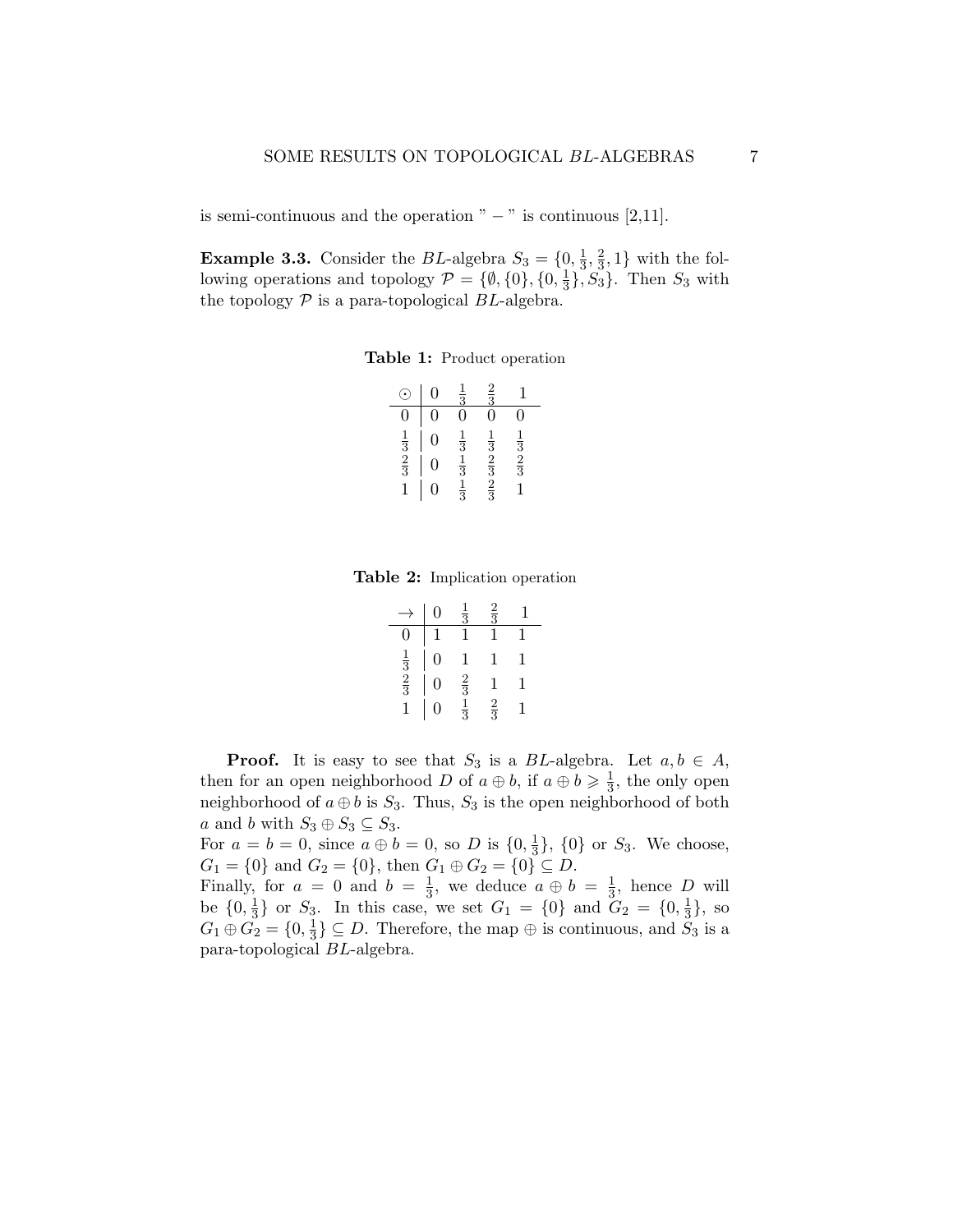**Theorem 3.4.** Let  $(A, \mathcal{P})$  be a topological BL-algebra, then the following hold:

(i)  $(A, \mathcal{P})$  is a quasi-topological BL-algebra;

(ii)  $(A, \mathcal{P})$  is a para-topological BL-algebra.

**Proof.** (i) Let  $(A, \mathcal{P})$  be a topological BL-algebra, then the operations  $\vee, \wedge, \odot, \rightarrow$  are continuous. We consider  $- : A \longrightarrow A$  by  $-(x) = x^{-}$ and  $\rightarrow: A \times A \longrightarrow A$  by  $\rightarrow (x, y) = x \rightarrow y$ . From the continuity of the  $\rightarrow$ , we set the restriction of the g on the  $A \times \{0\} \subseteq A \times A$  to A with  $g(x, 0) = x^- = -(x)$ , then the continuity of g is concluded. By the continuity of the  $\odot$ , this binary operation is semi-continuous and the operation – as the restriction g on the  $A \times \{0\} \subseteq A \times A$  to A is continuous. Therefore  $A$  is a quasi-topological  $BL$ -algebra.

(ii) If A is a topological  $BL$ -algebra, then A is a para-topological  $BL$ algebra. Consider  $x \oplus y = (x^- \odot y^-)^-$ . From hypothesis, " $\odot$ " and " -" are continuous, thus ⊕ is continuous.

**Proposition 3.5.** Let A be a BL-algebra endowed by a topology  $\mathcal{P}$ . Consider the following assertions on the operations  $( \odot, -, \ominus)$ :

(i)  $(A, \mathcal{P})$  is a topological BL-algebra;

 $(ii)$  ⊙ and – are continuous operations;

(iii)  $\ominus$  and – are continuous operations;

Then (i) implies (ii) and (ii) implies (iii).

**Proof.** (i)  $\Rightarrow$  (ii) Since the binary operation " $\rightarrow$ " :  $A \times A \rightarrow A$  is continuous, so by the continuity of the restriction  $h : A \times \{0\} \subseteq A \times A \longrightarrow A$ by  $h(x, 0) = x \rightarrow 0 = x^{-}$ , we conclude that the operation – is continuous.

(ii)  $\Rightarrow$  (iii) We consider the continuous function  $h : A \times A \longrightarrow A \times A$ by  $h(x, y) = (x, y<sup>-</sup>)$  (both components are continuous), therefore, the function  $\ominus = \odot \circ h$  is also continuous.

**Corollary 3.6.** Let  $(A, \mathcal{P})$  be a topological BL-algebra, then the function  $g: A \times A \longrightarrow A$  with  $g(s,t) = s \odot t^-$  is continuous.

**proof.** Since  $(A, \mathcal{P})$  is a topological BL-algebra, so " $\odot$ " and " − " are continuous, therefore  $g(s,t) = s \odot t^- = s \ominus t$  is continuous by Proposition 3.5 (iii).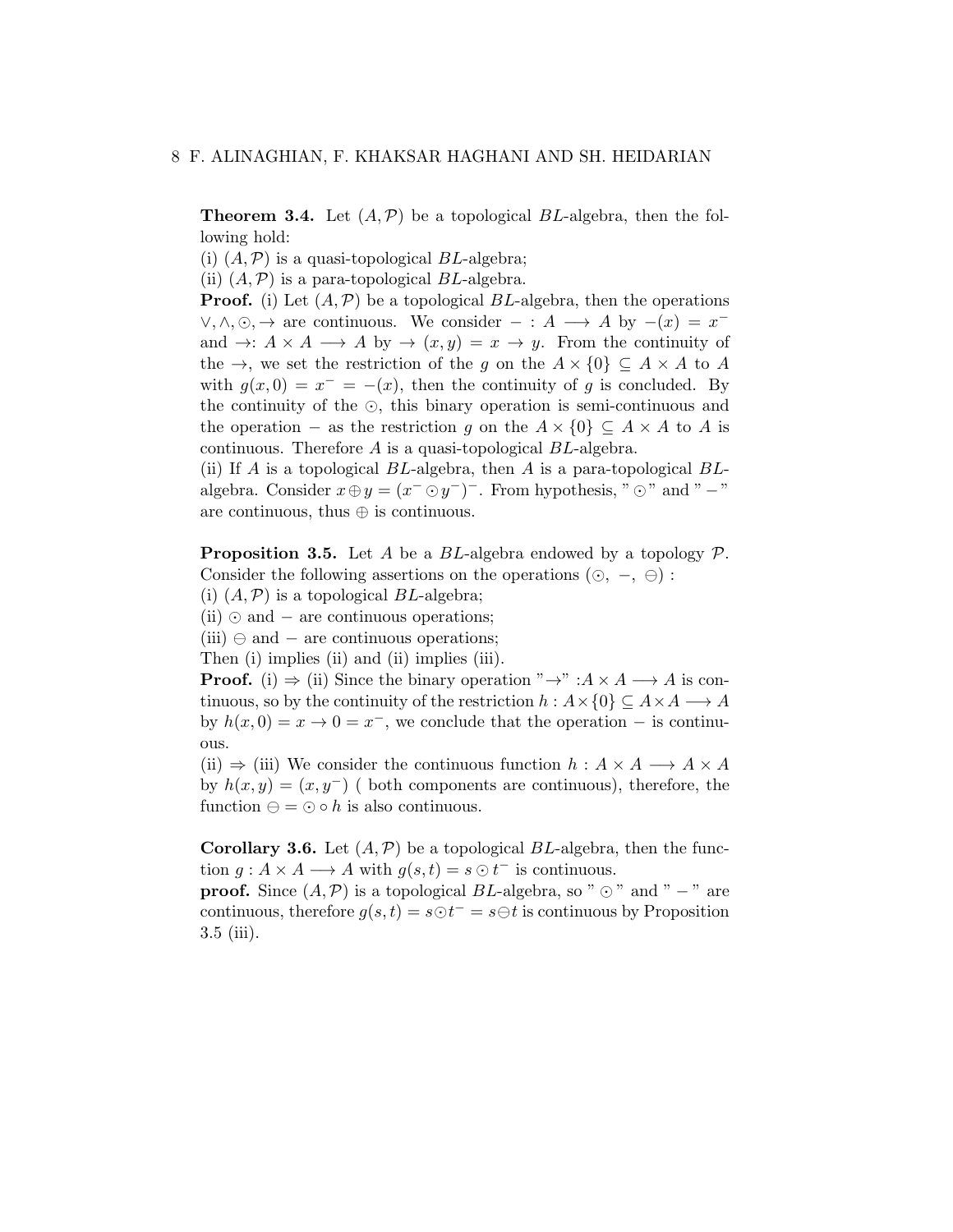The converse of Corollary 3.6, holds for  $MV(A) = \{x \in A \mid x^{-1} =$ x. Indeed, If we consider the function p as the restriction of g to  $\{1\} \times A$ by  $p(1, s) = 1 \odot s^- = s^-$  is a continuous function. It is trivial that the map  $q: A \longrightarrow A \times A$  by  $q(s) = (1, s)$  is continuous therefore, for every  $s \in A$ ,  $(p \circ q)(s) = p(1, s) = 1 \odot s^{-} = s^{-}$  is continuous. This means that − is continuous. Since each component of the map  $l : A \times A \longrightarrow A \times A$ by  $l(s,t) = (s, t^-)$  are continuous, so l is a continuous function. Hence, for every  $(s,t) \in A^2$ , we have

$$
(g \circ l)(s,t) = g(s,t^{-})
$$
  
=  $s \odot t^{--}$   
=  $s \odot t$  (in MV(A))

This means that  $\odot$  is continuous.

**Proposition 3.7.** If  $(A, \mathcal{P})$  is a topological BL-algebra. Then the following statements hold:

(i) There exists a continuous function  $h : A \hookrightarrow A$  by  $h(x) = y$  for every  $x, y \in A$ .

(ii) If  $L_{a^-}$  or  $R_a$  is an open map, for  $a \in MV(A)$ , then  $T_a$ , is an open map, where  $T_a: A \hookrightarrow A$ ,  $T_a(x) = a \oplus x = (a^- \odot x^-)^{-}$ ,  $L_a: A \hookrightarrow A$ ,  $L_a(x) = a \ominus x = a \odot x^-$  and  $R_a: A \hookrightarrow A$ ,  $R_a(x) = x \ominus a = x \odot a^-$ . **proof.**(i) Let  $(A, \mathcal{P})$  be a topological BL-algebra. Then by Theorem

3.4,  $(A, \mathcal{P})$  is quasi and para-topological BL-algebra. So we conclude the continuity of the  $-, \odot, \oplus$  and functions  $R_a$  and  $L_a$ . Thus,  $h = L_y \circ R_x$ is a continuous map. We now have

$$
h(x) = L_y \circ R_x(x)
$$
  
=  $L_y(x \ominus x)$   
=  $L_y(x \odot x^-)$   
=  $L_y(0)$   
=  $y \ominus 0$   
=  $y$ 

(ii) We know that if  $(A, \mathcal{P})$  is a topological BL-algebra, then we conclude  $(MV(A), MV(A) \cap P)$  is a topological BL-algebra. Since  $x^{--} = x$ , for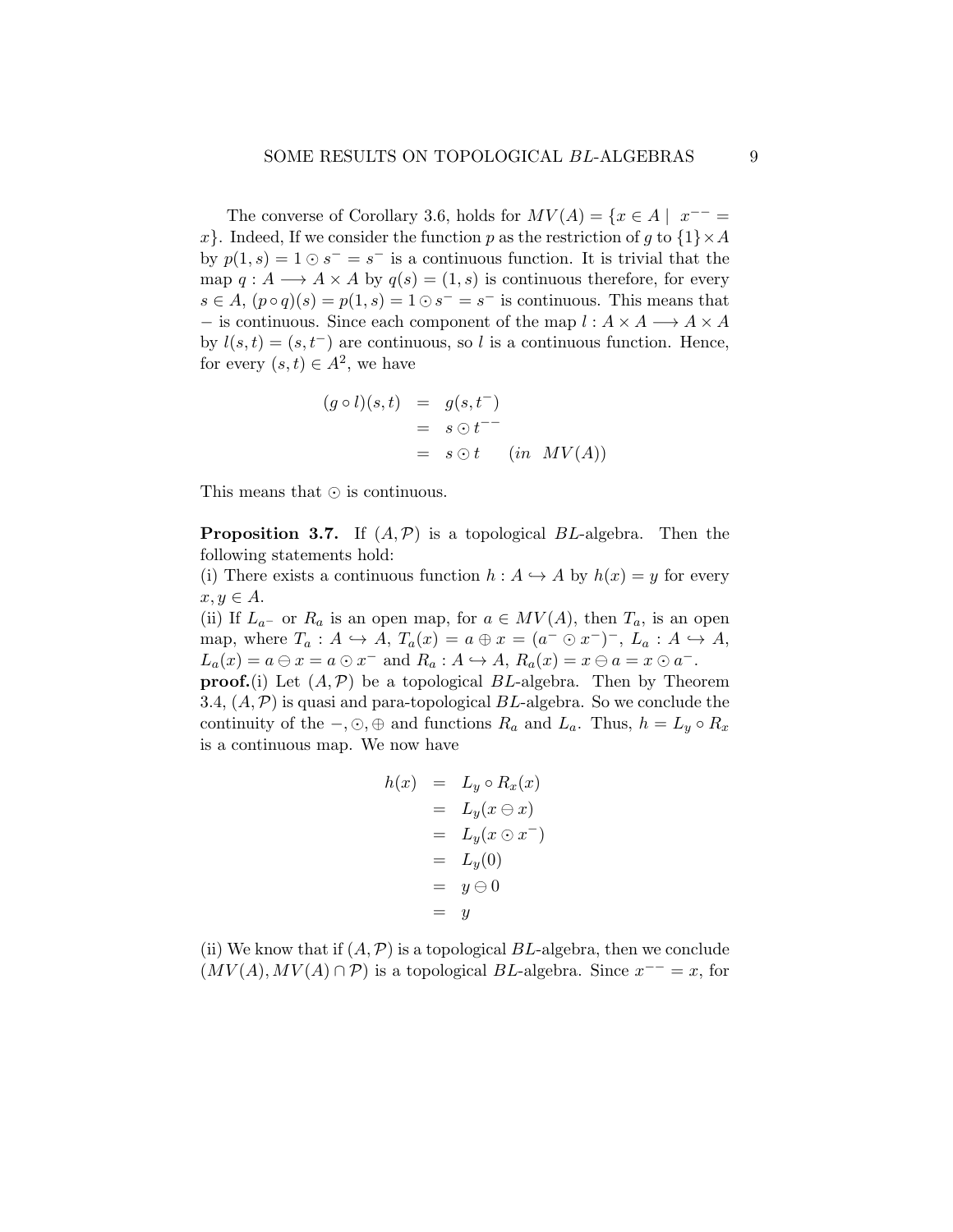every  $x \in MV(A)$ , so the map  $- : MV(A) \hookrightarrow MV(A)$  is invertible and its inverse is equal to itself. By the continuity of " $-$ ", we conclude the map "  $-$  " is homeomorphism. Suppose that  $a \in MV(A)$  and  $U \in$  $MV(A) \cap \mathcal{P}$ . First, let us assume that  $R_a$  is an open map,  $\mathcal P$  is a topology on  $MV(A)$  such that  $(MV(A), \mathcal{P})$  is a topological BL-algebra. Since " – " is homeomorphism, so  $U^- \in MV(A) \cap \mathcal{P}$ . Therefore,  $U^- \odot a^-$  =  $R_a(U^-) \in MV(A) \cap \mathcal{P}, T_a(U) = a \oplus U = (a^- \odot U^-)^- \in MV(A) \cap \mathcal{P},$ where  $T_a$  and  $R_a : MV(A) \hookrightarrow MV(A)$ . Now let  $a \in MV(A)$  and  $L_{a^-}: MV(A) \hookrightarrow MV(A)$  be an open map, then

$$
L_{a-}(x) = a^{-} \ominus x
$$
  
=  $a^{-} \odot x^{-}$ .

Let  $U \in MV(A) \cap \mathcal{P}$ , then  $U^- \in MV(A) \cap \mathcal{P}$  and  $a^- \odot U^- = L_{a^-}(U^-) \in$  $MV(A) \cap P$ .

**Proposition 3.8.** Let A be a BL-algebra which is endowed by a topology  $P$ . Consider the following assertions :

(i) The topological space  $(A, \mathcal{P})$  is a quasi-topological BL-algebra;

(ii)  $\odot$  and − are semi-continuous and continuous, respectively;

(iii)  $\ominus$  and – are semi-continuous and continuous, respectively;

 $(iv) \rightarrow and - are semi-continuous and continuous, respectively.$ 

Then (i) implies (ii), (ii) implies (iii) and for  $MV(A)$ , (iii) implies (iv). **proof.** (i)⇒(ii) By Definition 3.1, it becomes clear.

(ii)⇒(iii) Let  $W_1$  be an open set such that  $x \ominus y \in W_1 \in \mathcal{P}$ , for  $x, y \in A$ . Then  $x \ominus y = x \odot y^- \in W_1$ . By (ii), since  $\odot$  is semicontinuous, so there exist open neighborhoods  $U_1$  of x and  $U_2$  of  $y^$ with  $x \odot U_2 \subseteq W_1$  and  $U_1 \odot y^- \subseteq W_1$ . From (ii), "-" is continuous, thus  $y \in W_2$  and  $W_2^- \subseteq U_2$ , for some  $W_2 \in \mathcal{P}$ . For any  $k \in U_1$  and  $l \in W_2$ , we have  $k \ominus y = k \odot y^- \in U_1 \odot y^- \subseteq W_1$  and  $x \ominus l = x \ominus l^{-} \in x \ominus W_2^{-} \subseteq x \ominus U_2 \subseteq W_1$ . Hence,  $U_1 \ominus y \subseteq W_1$  and  $x \in W_2 \subseteq W_1$ , this means that " $\ominus$ " is semi-continuous.

(iii)⇒(iv) We consider  $(MV(A), \mathcal{P})$ , where  $\mathcal P$  is a topology on  $MV(A)$ and " $\oplus$ " is a semi-continuous and "−" is a continuous mapping and suppose that  $x \to y \in W_1 \in \mathcal{P}$ . Then  $x \to y = (x \ominus y)^- \in W_1$ . Since "-" is continuous, so there exists  $U \in \mathcal{P}$ ,  $x \ominus y \in U$  and  $U^{-} \subseteq W_1$ . From (iii), " $\ominus$ " is semi-continuous, then there exist open neighborhoods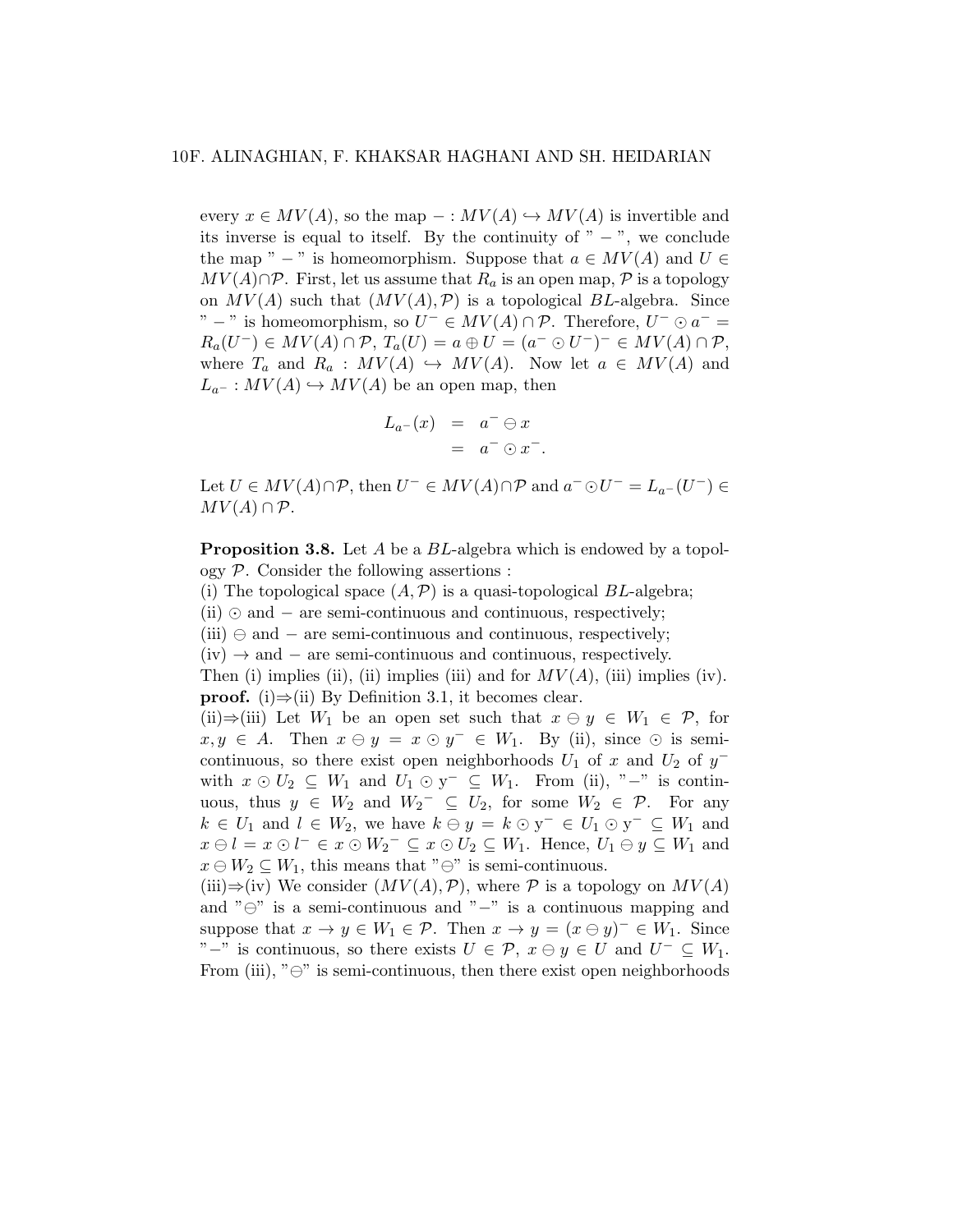$U_1$  and  $W_2$  of x and y, with  $U_1 \ominus y \subseteq U$  and  $x \ominus W_2 \subseteq U$ . For any  $k \in U_1$  and  $l \in W_2$ ,  $k \to y = (k \ominus y)^- \in (U_1 \ominus y)^- \subseteq U^- \subseteq W_1$  and  $x \to l = (x \ominus l)^- \in (x \ominus W_2)^- \subseteq U^- \subseteq W_1$ , then  $U_1 \to y \subseteq W_1$  and  $x \to W_2 \subseteq W_1$ . Therefore, " $\to$ " is semi-continuous.

From [1], a family  $\xi$  of nonempty subsets of a set X is called a pre-filter on X if  $X \in \xi$  and for each finite collection  $\{A_i\}_{i=1}^k$  of elements of  $\xi$ , there exists  $B \in \xi$  such that  $B \subseteq \bigcap_{i=1}^k A_i$ .

**Definition 3.9.** [10] Let A be a BL-algebra,  $a \in A$  and  $\emptyset \neq U \subseteq A$ . We define  $U(a) = \{x \in A \mid R_a(x) \in U \text{ and } L_a(x) \in U\}, (L_a(x) \text{ and } L_a(x))$  $R_a(x)$  are defined in Proposition 3.7). It is trivial that if  $U \subseteq W \subseteq A$ , then  $U(a) \subseteq W(a)$ .

**Remark 3.10.** Let A be a  $BL$ -algebra. From [13], we recall that, for every  $x, y, z \in A$ ,  $z \leq x \oslash y$  iff  $z \ominus x \leq y$ ; since,  $z \leq x \oslash y$  iff  $z \leq x^{-} \rightarrow y$ iff  $z \odot x^- \leq y$  iff  $z \ominus x \leq y$ . We also have  $x \ominus z \leq (y \ominus z) \oslash (x \ominus y)$ ; because,  $(x \ominus z) \ominus (y \ominus z) = (x \odot z^-) \ominus (y \odot z^-) = (x \odot z^-) \odot (y \odot z^-)^{-} =$  $(x \odot z^-) \odot (y \rightarrow z^{--}) \leq (x \odot z^-) \odot (z^{---} \rightarrow y^-) = x \odot z^- \odot (z^- \rightarrow z^-)$  $y^{-}$ )  $\leq x \odot y^{-} = x \ominus y$ . This means that  $(x \ominus z) \ominus (y \ominus z) \leq (x \ominus y)$ , i.e.,  $x \ominus z \leq (y \ominus z) \oslash (x \ominus y).$ 

**Theorem 3.11.** [9] Let A be a  $BL$ -algebra and U be an ideal of A. Then relation " $\sim_U$ " on A defined by:

for every  $x, y \in A$ , " $x \sim_U y$  iff  $x \ominus y \in U$  and  $y \ominus x \in U$ " is a congruence on A.

**Corollary 3.12.** Let  $A$  be a  $BL$ -algebra and  $U$  be an ideal of  $A$ . If for every  $x, y, z, t \in A$ ;  $x \ominus y, y \ominus x, z \ominus t, t \ominus z \in U$ , then  $((x \odot z) \ominus (y \odot t)) \in U$ and  $((y \odot t) \ominus (x \odot z)) \in U$ .

**Theorem 3.13.** Let A be a BL-algebra and  $\xi$  a pre-filter on A such that for every  $U \in \xi$  and  $t, s \in U$ : (i)  $0 \in \bigcap \xi$ ; (ii)  $R_s \circ R_t(x) = 0$  implies that  $x \in U$ . Then, the following statements hold: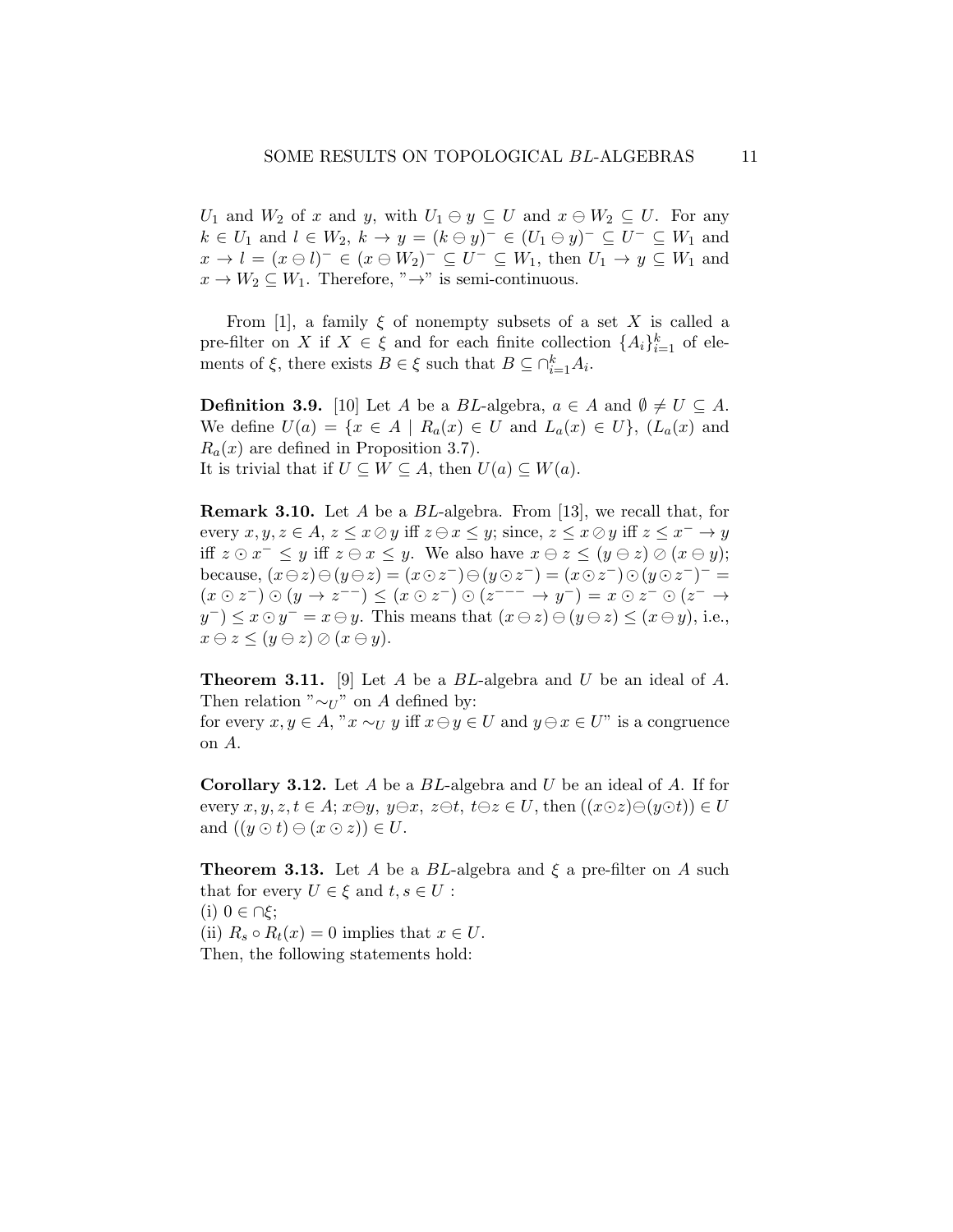(1) The set  $\mathcal{P} = \{W \subseteq A \mid \text{for every } a \in W, U(a) \subseteq W \text{ for some } U \in \xi\}$ is a topology on A;

(2)  $\xi$  is a fundamental system of 0;

(3)  $U \in \xi$  is an ideal of A;

(4)  $U(s)$  is an open set, for  $s \in A$  and  $U \in \xi$ ;

(5) " $\odot$ " is a continuous operation on  $(A, \mathcal{P})$ , where  $\mathcal P$  is defined in (1). **proof.** (1): We set  $\mathcal{P} = \{W \subseteq A \mid \text{for every } a \in W, U(a) \subseteq W \text{ for }$ some  $U \in \{\}$ . Obviously, P contains A and Ø. We suppose that  $\{W_{\alpha}\}$ is a sub-collection of P, and a be an element of  $\cup W_\alpha$ . Then  $a \in W_\alpha$ for some  $\alpha$  and there exists  $U \in \xi$  such that  $U(a) \subseteq W_{\alpha} \subseteq \bigcup W_{\alpha}$ . So,  $\cup W_\alpha \in \mathcal{P}$ . Let  $W_\alpha$ ,  $W_\beta \in \mathcal{P}$ ,  $W = W_\alpha \cap W_\beta$  and  $a \in W_\alpha \cap W_\beta$ . Then, there exist  $U_1 \in \xi$  and  $U_2 \in \xi$  such that  $U_1(a) \subseteq W_\alpha$  and  $U_2(a) \subseteq W_\beta$ . Since  $\xi$  is a pre-filter, there exists  $U \in \xi$ ,  $U \subseteq U_1 \cap U_2$ . Now,  $U(a) \subseteq (U_1 \cap U_2)(a) \subseteq U_1(a) \cap U_2(a) \subseteq W_\alpha \cap W_\beta$ , this means that  $W_{\alpha} \cap W_{\beta} \in \mathcal{P}.$ 

(2): Let  $t \in U \in \xi$ . Since  $0 \in \bigcap \xi$ , so  $0 \in U$ . We assume that z is an element of  $U(t)$ , then,  $z \ominus t$  and  $t \ominus z \in U$ . It is easy to see that  $R_{z \in t} \circ R_t(z) = 0$ , therefore by (ii),  $z \in U$ , i.e.,  $U(t) \subseteq U$  and  $U \in \mathcal{P}$ . Hence  $U$  is an open neighborhood of 0. If  $W$  is an open neighborhood of 0, then there is  $V \in \mathcal{P}$  such that  $0 \in V \subseteq W$ . From definition of  $\mathcal{P}$ we get that  $U(0) \subseteq V$  for some  $U \in \xi$ . It is evident that for every  $t \in U$ ,  $t \ominus 0$  and  $0 \ominus t \in U$ , then  $0 \in U \subseteq U(0) \subseteq V \subseteq W$ , i.e., (2) holds.

(3): We show that U is an ideal of A, for an arbitrary element  $U \in \mathcal{E}$ . Let  $z \in U$  and  $t \leq z$ . Since  $0, z \in U$ , we have  $R_0 \circ R_z(t) = R_0(t \ominus z)$  $R_0(t \odot z^-) = (t \odot z^-) \odot 0^- = (t \odot z^-) \odot 1 = (t \odot z^-).$  From the fact that  $t \leq z$ , we conclude  $t \odot z^- \leq z \odot z^- = 0$ , i.e.,  $t \odot z^- = 0$ . Therefore,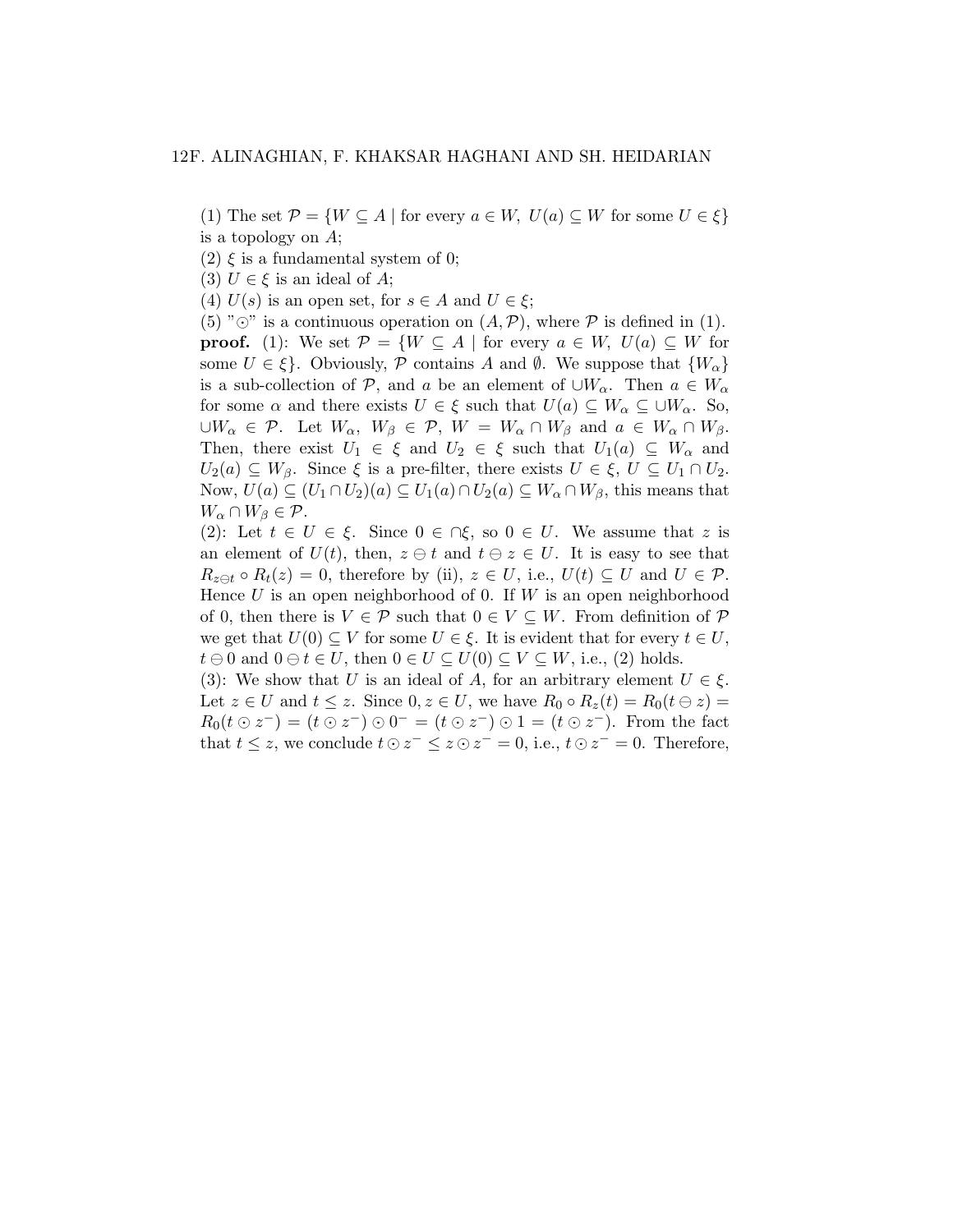by (ii),  $t \in U$ . Let  $x, y \in U$ , then

$$
R_x \circ R_y(x \oslash y) = R_x \circ R_y(x^- \rightarrow y)
$$
  
=  $R_x((x^- \rightarrow y) \ominus y)$   
=  $R_x((x^- \rightarrow y) \odot y^-)$   
=  $((x^- \rightarrow y) \odot y^-) \ominus x$   
=  $((x^- \rightarrow y) \odot y^-) \odot x^-$   
=  $(x^- \odot (x^- \rightarrow y) \odot y^-)$   
=  $(x^- \wedge y) \odot y^-$   
 $\leq y \odot y^-$   
= 0.

This means that,  $(x \oslash y) \in U$  and U is an ideal of A.

(4): We claim that  $U(s)$  is an open set, for  $s \in A$  and  $U \in \xi$ . Let  $t \in U(s)$ . It is enough to show that  $U(t) \subseteq U(s)$ . Let  $z \in U(t)$ , then  $R_s(t), L_s(t), R_t(z)$  and  $L_t(z) \in U$ , i.e.,  $t \ominus s, s \ominus t, z \ominus t$  and  $t \ominus z \in U$ . Since U is an ideal, so it is closed under " $\oslash$ ", therefore,  $(t \ominus z) \oslash (s \ominus t)$ and  $(t\ominus s)\oslash(z\ominus t)\in U$ . By Remark 3.10, we have  $(s\ominus z)\leq (t\ominus z)\oslash (s\ominus t)$ and  $(z \ominus s) \le (t \ominus s) \oslash (z \ominus t)$ . Since U is an ideal, we conclude  $(s \ominus z)$ and  $(z \ominus s) \in U$ . This means that  $z \in U(s)$ , i.e.,  $U(t) \subseteq U(s)$ .

(5): We prove the continuity of " $\odot$ ". Suppose that K is an open neighborhood of  $s \odot t$ . Then, there exists  $U \in \xi$  such that  $U(s \odot t) \subseteq K$ . Clearly,  $L_s(s) = R_s(s) = L_t(t) = R_t(t) = 0 \in U$ , i.e.,  $s \in U(s)$ and  $t \in U(t)$ . Now, we show that  $U(s) \odot U(t) \subseteq U(s \odot t)$ . Let  $i \odot j \in U(s) \odot U(t)$ , with  $i \in U(s)$  and  $j \in U(t)$ , i.e.,  $L_s(i) = s \ominus i$ ,  $R_s(i) = i \ominus s$ ,  $R_t(j) = j \ominus t$  and  $L_t(j) = t \ominus j \in U$ . By Corollary 3.12, since U is an ideal, we conclude  $((s \odot t) \ominus (i \odot j)) \in U$  and  $((i \odot j) \ominus (s \odot t)) \in U$ . This means that  $L_{(s\odot t)}(i\odot j) \in U$  and  $R_{(s\odot t)}(i\odot j) \in U$ . Therefore,  $(i \odot j) \in U(s \odot t).$ 

In Theorem 3.13, if we consider the  $MV(A)$  (as an MV-algebra which is a  $BL$ -algebra), then  $(MV(A), P)$  is a quasi-topological BLalgebra. Indeed, we only need to prove the continuity of the unary operation "−". Suppose that  $t \in MV(A)$  and N is an open neighborhood of  $t^-$ , then  $Q(t^-) \subseteq N$ , for some  $Q \in \xi$ . We show that  $(Q(t))^{-} \subseteq Q(t^-)$ . Let  $i \in (Q(t))^-$ , then  $i = j^-$ , for some  $j \in Q(t)$ . This means that  $j \ominus t$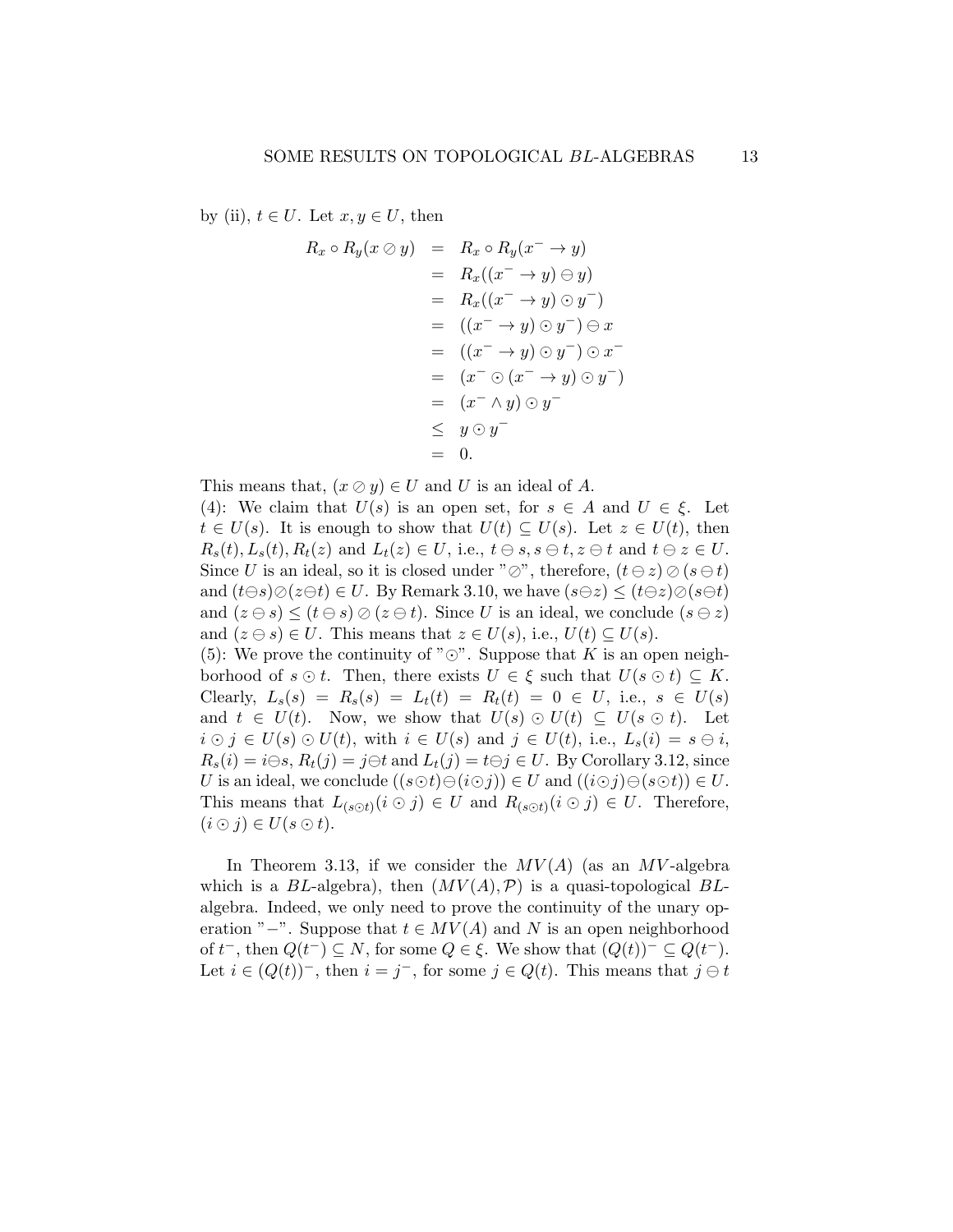and  $t \ominus j \in Q$ . Since  $j^{--} = j \in Q(t) \subseteq MV(A)$ , so

$$
t^- \ominus j^- = t^- \odot j^{--}
$$
  
=  $t^- \odot j$   
=  $j \odot t^-$   
=  $j \ominus t \in Q$ .

We also have

$$
j^- \ominus t^- = j^- \odot t^{--}
$$
  
=  $t^- \odot j^-$   
=  $t \odot j^-$   
=  $t \ominus j \in Q$ .

Therefore,  $i = j^- \in Q(t^-)$ , i.e.,  $(Q(t))^- \subseteq Q(t^-)$ . This means that  $(Q(t))^{-} \subseteq N$ , hence the continuity of "−" holds.

**Definition 3.14.** [10] Let A be a BL-algebra and M be a collection of subsets of A. Then M is a system of 1 if  $\cap M$  contains 1 and the following conditions hold:

(i) for every  $x \in U \in \mathcal{M}$ , there exists  $V \in \mathcal{M}$  such that  $x \odot V \subseteq U$ ; (ii) for every  $U \in \mathcal{M}$ , there exists  $V \in \mathcal{M}$  such that  $V \odot V \subseteq U$ ;

(iii) for  $U, V \in \mathcal{M}$ , there exists  $W \in \mathcal{M}$  such that  $W \subseteq U \cap V$ .

**Proposition 3.15.** If  $M$  is a fundamental system of open neighborhoods of 1 in a topological BL-algebra  $(A, \mathcal{P})$ . Then M is a system of 1 in A.

**proof.** Since  $M$  is a fundamental system of open neighborhoods of 1, so  $1 \in \cap \mathcal{M}$ . Let  $x \in W \in \mathcal{M}$ . Since  $\odot$  is continuous and  $x \odot 1 = x \in W$ , there is an open neighborhood K of 1 such that  $x \odot K \subseteq W$ . There exists  $U \in \mathcal{M}$  such that  $1 \in U \subseteq K$ , since  $\mathcal{M}$  is a fundamental system of open neighborhoods of 1, thus  $x \odot U \subseteq x \odot K \subseteq W$ . Now, let  $W \in \mathcal{M}$ , then  $1 \odot 1 = 1 \in W$  and the mapping " $\odot$ " is continuous, so there exist open neighborhoods  $K_0$  and  $K_1$  of 1 such that  $K_0 \odot K_1 \subseteq W$ . We set  $K = K_0 \cap K_1$ . Since M is a fundamental system of open neighborhoods of 1, there is  $U \in \mathcal{M}$  such that  $1 \in U \subseteq K$ . Therefore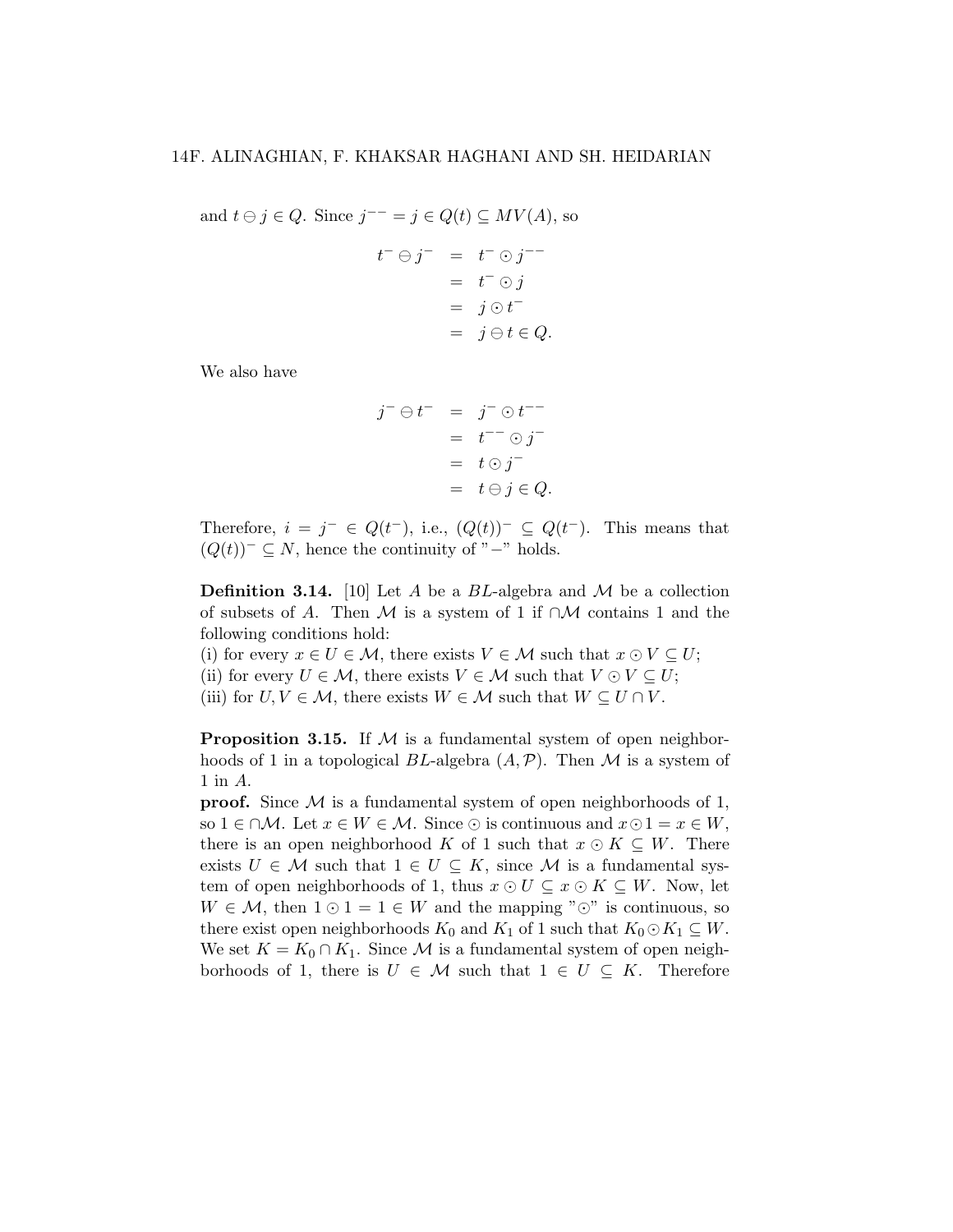$U \odot U \subseteq K_0 \odot K_1 \subseteq W$ , (ii) holds. Since M is closed under the finite intersection, so (iii) holds.

**Theorem 3.16.** If A be a  $BL$ -algebra and M is a system of 1 in A, then the following statements hold:

(i) The set  $\mathcal{P} = \{K \subseteq A \mid \text{for all } t \in K, \text{ there exists } Q \in \mathcal{M}; t \odot Q \subseteq K\},\$ is a topology on A;

(ii)  $M$  is a fundamental system of open neighborhoods of 1 with respect to  $\mathcal{P}$ ;

(iii)  $(A, \odot, \mathcal{P})$  is a quasi-topological BL-algebra.

**proof.** We set  $\mathcal{P} = \{K \subseteq A \mid \text{for all } t \in K, \text{ there exists } Q \in \mathcal{M}; t \odot Q \subseteq \mathcal{P} \}$ K} and show that for every  $t \in A$  and  $Q \in \mathcal{M}$ ,  $t \odot Q \in \mathcal{P}$ . Obviously,  $\emptyset, A \in \mathcal{P}$ . Assume that  $s \in t \odot Q$ , then there exists  $q \in Q$ ;  $s = t \odot q$ . By the properties of M,  $q \odot D \subseteq Q$ , for some  $D \in M$ . Therefore,  $s \odot D = (t \odot q) \odot D \subseteq t \odot Q$ . This means that  $t \odot Q \in \mathcal{P}$ .

We suppose that  $\{K_i \mid j \in I\}$  is a sub-collection of  $P$ . From the fact that  $t \in \bigcup K_j$ , there exists  $K_i$ ;  $t \in K_i$ . This means that  $t \odot Q \subseteq K_i$ , for some  $Q \in \mathcal{M}$  therefore,  $t \odot Q \subseteq \cup K_j$ , i.e.,  $\cup K_j \in \mathcal{P}$ .

Let  $K_1, K_2 \in \mathcal{P}$ , and  $K = K_1 \cap K_2$ . We show that  $K \in \mathcal{P}$ . Let  $t \in K$ , then there exist  $Q_1$  and  $Q_2 \in \mathcal{M}$  such that  $t \odot Q_1 \subseteq K_1$  and  $t \odot Q_2 \subseteq K_2$ . Since M is a system of 1, so there is  $Q \in \mathcal{M}$ ,  $Q \subseteq Q_1 \cap Q_2$ . From the fact that  $t\odot Q \subseteq t\odot (Q_1\cap Q_2) \subseteq (t\odot Q_1)\cap (t\odot Q_2) \subseteq K_1\cap K_2 = K$ , we have  $K \in \mathcal{P}$ . Thus being  $\mathcal P$  on A as a topology is now deduced. From Definitions 2.3 and 3.14, it is trivial that  $M$  is a fundamental system of open neighborhoods of 1.

Since every continuous operation is semi-continuous, so for the proof of (iii), it is enough to show that the continuity of the binary operation " $\odot$ ". We assume that  $t = s_1 \odot s_2$  and K is an open neighborhood of t. Then  $t \odot D \subseteq K$ , for some  $D \in \mathcal{M}$ . Since  $D \in \mathcal{M}$ , so  $P \odot P \subseteq D$ , for some  $P \in \mathcal{M}$ . Hence there exist open neighborhoods  $s_1 \odot P$  of  $s_1$  and  $s_2 \odot P$  of s<sub>2</sub>, with  $(s_1 \odot P) \odot (s_2 \odot P) = (s_1 \odot s_2) \odot P \odot P \subseteq (s_1 \odot s_2) \odot D = t \odot D \subseteq K$ , which indicate the continuity of the  $"\odot"$ .

**Proposition 3.17.** If A, J, G and  $\mathcal{P}$  are a BL-algebra, an ideal of A, a filter of A and a topology on A respectively, such that  $(A, \mathcal{P})$  be a topological BL-algebra. Then the following hold: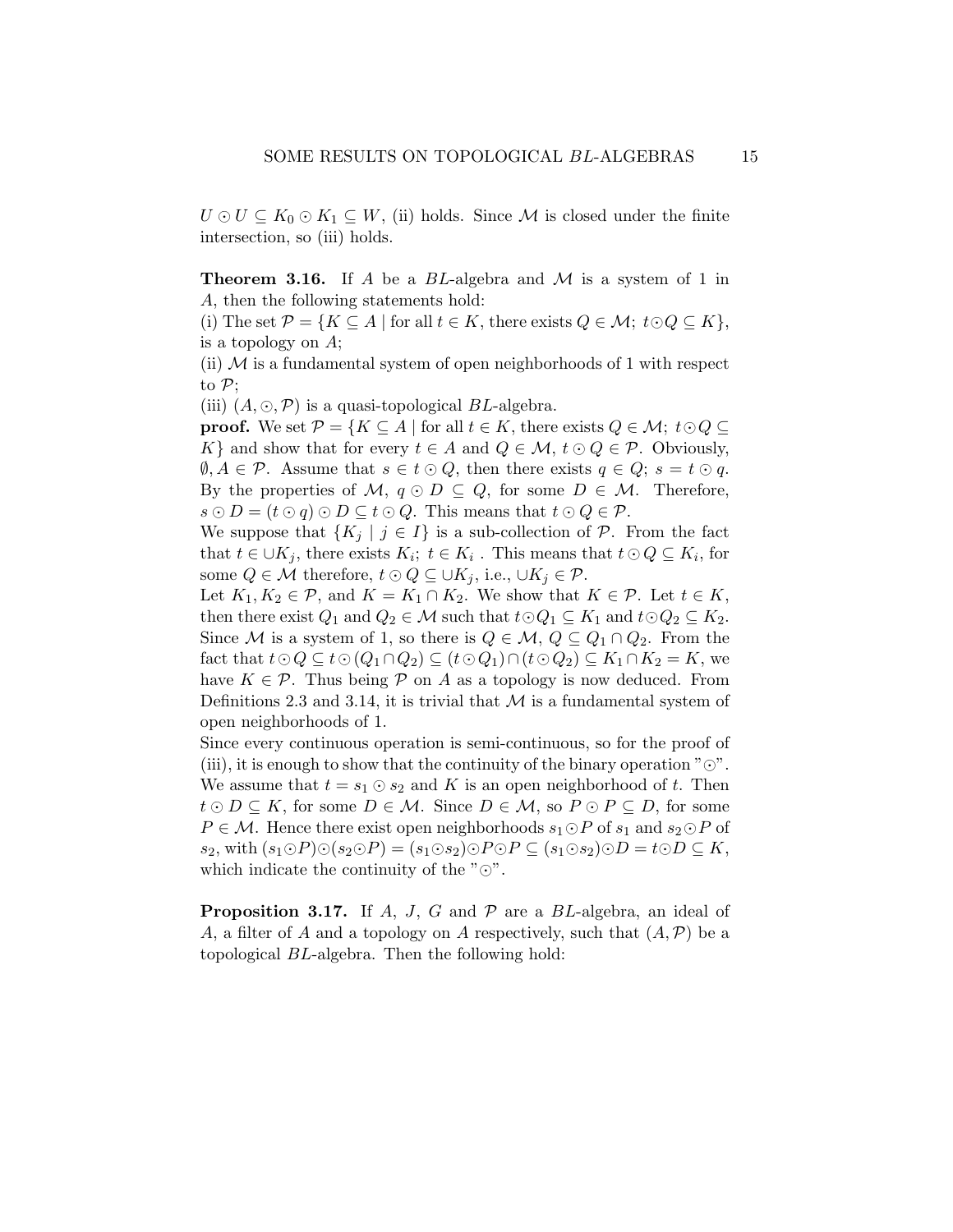(i) If 0 is an interior point of  $J(0 \in J^{\circ})$ , then  $J$  is an open set;

(ii) If 1 is an interior point of  $G$ , then  $G$  is a closed set.

**proof.** (i) Suppose that J is an ideal of  $A, t \in J$  and  $0 \in J^{\circ}$ . Then  $0 \in K \subseteq J$ , for some  $K \in \mathcal{P}$ . From the continuity of " $\ominus$ " (Proposition 3.5) and the fact that  $0 = t \odot t^- = t \ominus t \in J$ , we conclude  $Q \ominus Q \subseteq K \subseteq J$ , for some open neighborhood Q of t. We claim that  $Q \subseteq J$ . Since for any such Q there is an open set  $U_t \in \mathcal{P}$  such that  $t \in U_t \subseteq Q \subseteq J$ . We get that  $J = \bigcup_{t \in J} U_t \in \mathcal{P}$ . Therefore, J is an open set.

(ii) Let G be filter of A and  $1 \in G^{\circ}$ . It is enough to show that the complement of  $G(G^c = A - G)$  is an open set. We assume that  $a \in A - G$ . Since  $1 \in G^{\circ}$ , so  $K \subseteq G$ , for some open neighborhood K of 1. By the continuity of " $\rightarrow$ " (Definition 2.8) and  $a \rightarrow a = 1$ , (Proposition 2.4), we have  $E \to E \subseteq K \subseteq G$ , for some open neighborhood E of a. We claim that  $E \subseteq A - G$ , otherwise, there exists  $t \in E$ ;  $t \notin A - G$ , i.e.,  $t \in E$ and  $t \in G$ . Since for every  $b \in E$ ,  $t \to b \in E \to E \subseteq G$ , and  $t \in G$ , so according to the paragraph after the Definition 2.5, we conclude  $b \in G$ , i.e.,  $E \subseteq G$ , which is a contradiction with the fact that  $a \in E$ , but  $a \notin G$  $(a \in A - G)$ . This means that,  $a \in E \subseteq A - G$  and  $A - G$  is an open set.

**Proposition 3.18.** Let  $(A, \mathcal{P})$ ,  $G \subseteq A$  and  $H \subseteq A$  be a topological BL-algebra, compact subset of A and closed subset of A respectively. If  $G$  and  $H$  are disjoint, then there exists an open neighborhood  $U$  of 1 such that  $(G \odot U) \cap H = \emptyset$ .

**proof.** Since  $G \cap H = \emptyset$  and H is closed, so  $A - H$  is an open set containing t, for every  $t \in G$  ( $t \notin H$ , i.e.,  $t \in A - H$ ). Thus, there exists an open neighborhood  $K_t$  of t such that  $K_t \subseteq G \subseteq A - H$ . Since  $(A, \mathcal{P})$ is a topological BL-algebra and  $t \odot 1 = t \in K_t$ , there exists an open neighborhood  $Q_t$  of 1 such that  $t \odot Q_t \subseteq K_t$  ( $\blacktriangledown$ ).

We consider  $S_t \odot S_t \subseteq Q_t$ , ( $\blacklozenge$ ) for some open neighborhood  $S_t$  of 1 (It exists, from the fact that  $1 = 1 \odot 1$  and  $\odot$  is a continuous mapping). If  $C = \{t \odot S_t | t \in G\}$ , then  $G \subseteq \bigcup_{c \in C} c$ , i.e., the collection C of open neighborhoods is covers G, with  $(t \odot S_t) \cap H = \emptyset$ . Since G is compact, so  $G \subseteq \bigcup_{c_{\alpha} \in C} c_{\alpha}$ , for some finite sub-collection  $C_{\alpha} \subseteq C$ . This means that  $G \subseteq \bigcup_{t \in B} (t \odot S_t)$ , for some finite subset  $B \subset G$ . Let  $Q = \bigcap_{t \in B} S_t$ . Then Q is an open neighborhood of 1. We show that  $(G \odot Q) \cap G = \emptyset$ .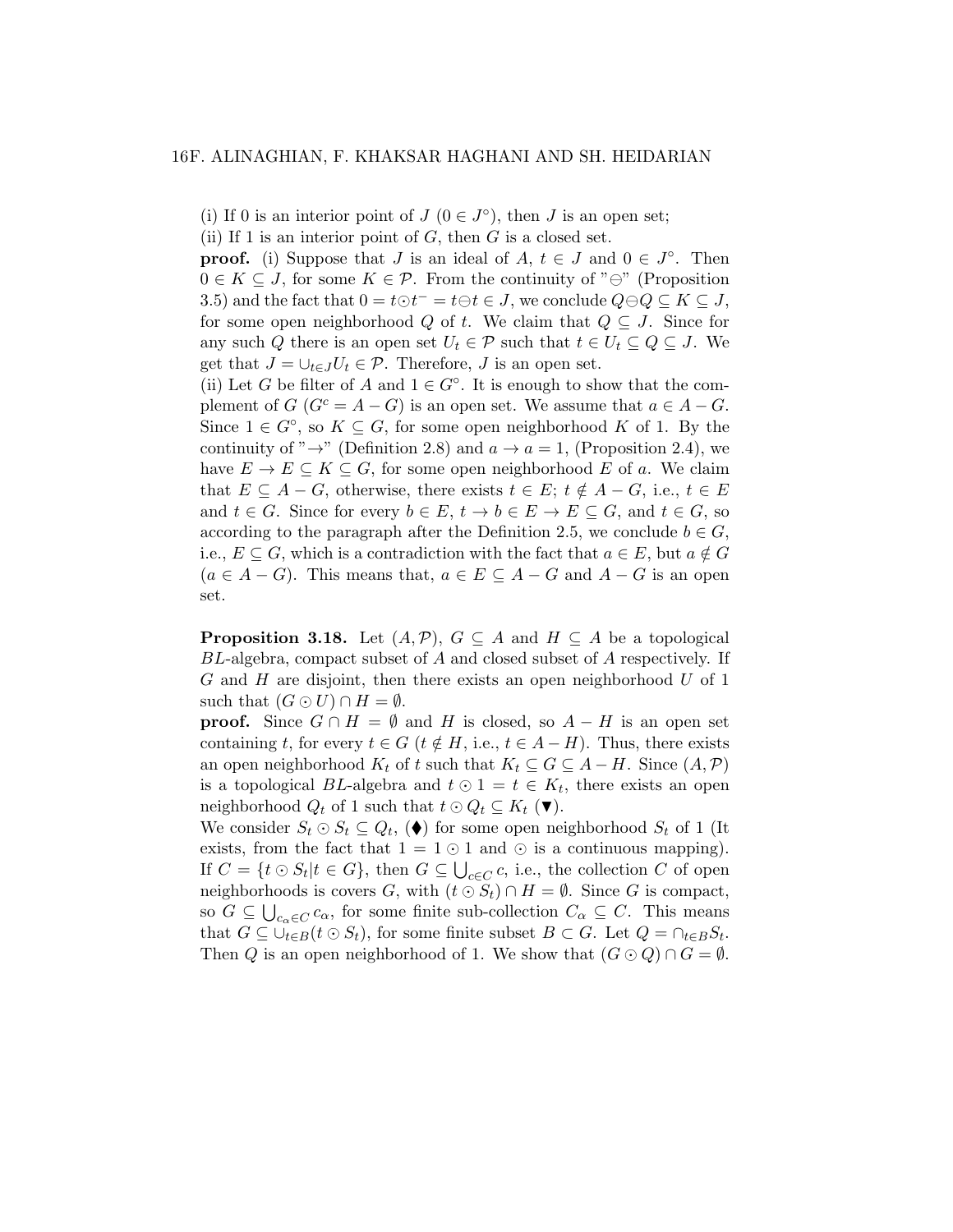Suppose that r is an arbitrary element of G. Since  $r \in G \subseteq \bigcup_{t \in B} (t \odot S_t)$ , there exists  $b \in B$ ,  $r \in b \odot S_b$ . Thus

$$
r \odot Q \subseteq b \odot S_b \odot Q
$$
  
\n
$$
\subseteq b \odot S_b \odot S_b \qquad by (Q = \cap_{t \in B} S_t)
$$
  
\n
$$
\subseteq b \odot Q_b \qquad by (\blacklozenge)
$$
  
\n
$$
\subseteq K_b \qquad by (\blacktriangledown)
$$
  
\n
$$
\subseteq A - H.
$$

Therefore for every  $r \in G$ ,  $(r \odot Q) \cap H = \emptyset$ , i.e.,  $(G \odot Q) \cap H = \emptyset$ .

Acknowledgements. The authors thank the editor and anonymous referees for their careful reading and valuable suggestions that greatly helped improve the paper and its readability.

# References

- [1] A. Arhangel'skii and M. Tkachenko, Topoloical Groups and Related Structures, Atlantis Press, (2008).
- [2] R.A. Borzooei, G.R. Rezaei and N. Kouhestani, On (semi) topological BL-algebra, Iranian Journal of Mathematical Sciences and Informatics, 691, (2011), 59-77.
- [3] N. Bourbaki, Elements of Mathematics General topology, Springer-Verlag Berlin, Heidelberg, (1995).
- [4] C.C. Chang, Algebraic analysis of many-vlaued logics, *Trans. Amer.* Math. Soc., 88 (1958), 467-490.
- [5] R. Cignoli, I.M.L. D' Ottaviano and D. Mundici, Algebraic Foundations of Many-Valued Reasoning, Kluwer Academic Publishers, (1999).
- [6] L.C. Ciungu, A. Dvurečenskig and M. Hyčko, State BL-algebras, Soft Comput., 15(4), (2011), 619-634.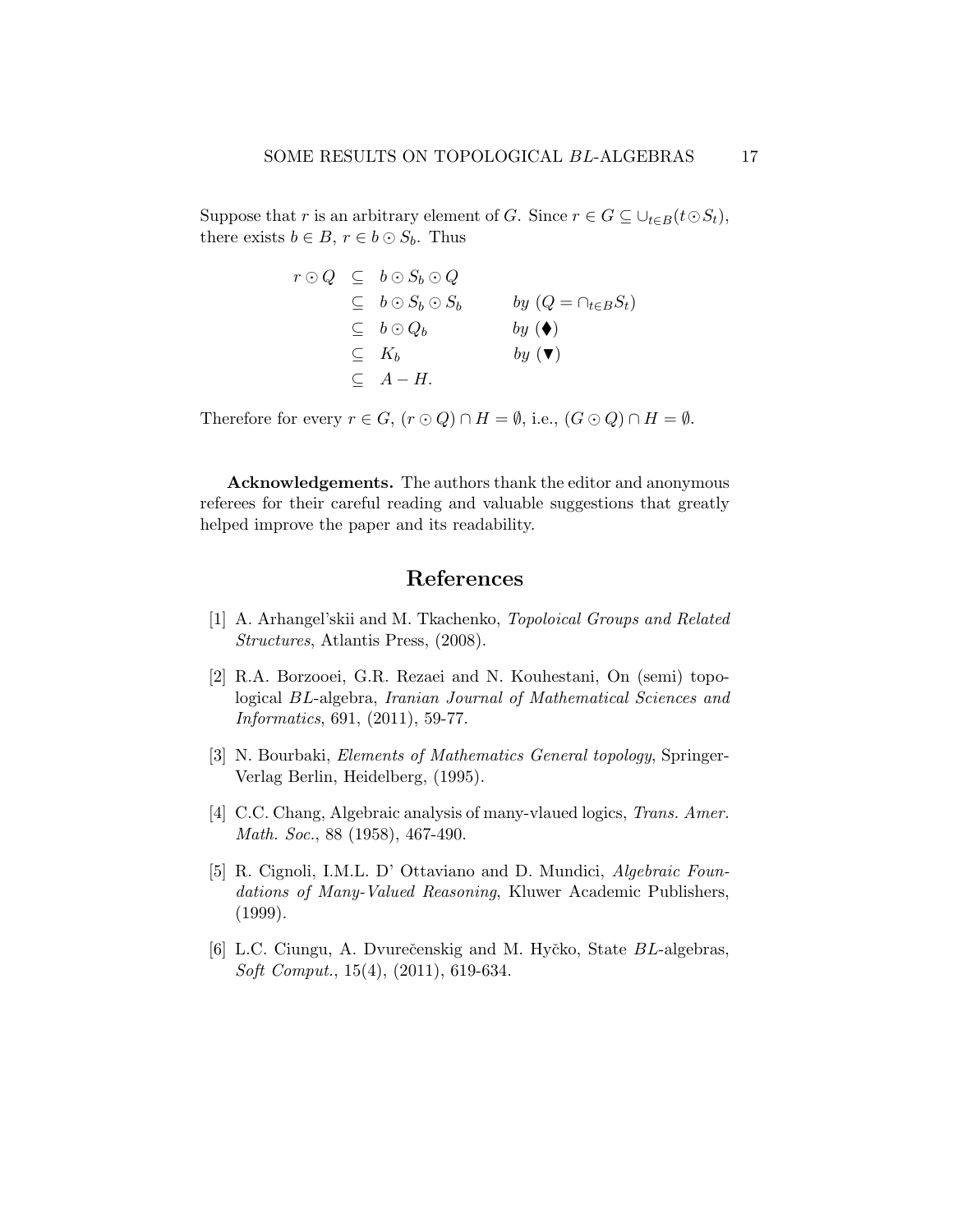- [7] P. Hájek, *Metamathematics of fuzzy logic*, Kluwer Academic Publishers, Dordrecht, (1998).
- [8] U. Höhle, Residuated l-monoids, in Non-classical Logics and Their Applications to Fuzzy Subsets: A Handbook of the Mathematical Foundations of Fuzzy Set Theory (Eds. U. Höhle and E.P. Klement), Kluwer, Boston, 1994.
- [9] C. Lele and J.B. Nganou, MV -algebra derived from ideals in BLalgebras, Fuzzy Sets Syst., 218, (2013), 103-313.
- [10] M. Najafi, G.R. Rezaei and N. Kouhestani, On (para, quasi) topological MV -algebras, Fuzzy Sets Syst., 313, (2017), 93-104.
- [11] E. Turunen, Mathematics behind fuzzy logic, Physica-Verlag, Heidelberg, (1999).
- [12] A. Walendziak, On implicative and maximal ideals of BL-algebras, Commentationes Mathematicae, 54, No. 2 (2014), 247-258.
- [13] Y. Yang and X. Xin, On characterizations of BL-algebras via implicative ideals, Italian Journal of Pure and Applied Mathematics, 37, (2017), 497-506.
- [14] O. Zahiri and R.A. Borzooei, Topology on BL-algebras, Fuzzy Sets Syst., 289, (2016), 137-150.

#### Fateme Alinaghian

Ph.D Student of Mathematics, Department of Mathematics, Shahrekord Branch, Islamic Azad University, Shahrekord, Iran. E-mail: f.alinaghian1354@gmail.com Farhad Khaksar Haghani (Corresponding Author) Associate Professor of Mathematics, Department of Mathematics, Shahrekord Branch, Islamic Azad University, Shahrekord,